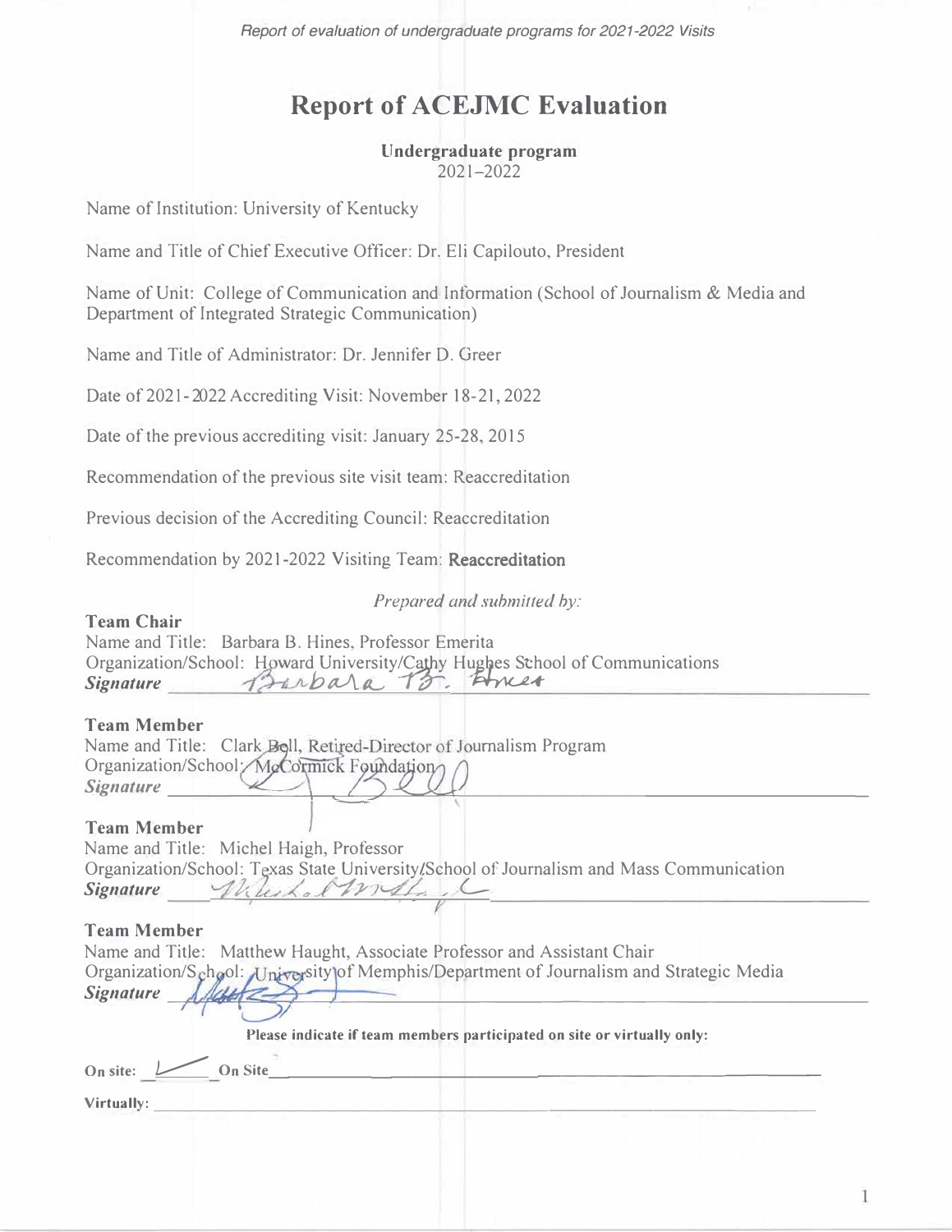# **PART I: General Information**

**Name of Institution:** University of Kentucky

**Name of Unit:** College of Communication and Information (School of Journalism and Media and Department of Integrated Strategic Communication)

**Year of Visit:** 2022

# **1. Check regional association by which the institution now is accredited.**

- Higher Learning Commission
- Middle States Commission on Higher Education
- New England Commission on Higher Education
- \_\_\_ Northwest Commission on Colleges and Universities
- \_X\_\_ Southern Association of Colleges and School Commission on Colleges
- \_\_\_ Western Association of Schools and Colleges

## **2. Indicate the institution's type of control; check more than one if necessary.**

- Private
- \_X\_ Public

Other (specify)

#### **3. Provide assurance that the institution has legal authorization to provide education beyond the secondary level in your state. It is not necessary to include entire authorizing documents. Public institutions may cite legislative acts; private institutions may cite charters or other authorizing documents.**

Kentucky Revised Statute 164.125 University programs.

(1) The University of Kentucky shall provide: (a) Upon approval of the Council on Postsecondary Education, associate and baccalaureate programs of instruction; (b) Upon approval of the Council on Postsecondary Education, master degree programs, specialist degree programs above the master's-degree level, and joint doctoral programs in cooperation with other public postsecondary educational institutions in the state; (c) Upon approval of the Council on Postsecondary Education, doctoral and postdoctoral programs and professional instruction including law, medicine, dentistry, education, architecture, engineering, and social professions. (2) The University of Kentucky shall be the principal state institution for the conduct of statewide research and statewide service programs and shall be the primary institution authorized to expend state general fund appropriations on research and service programs of a statewide nature financed principally by state funds. As applied in this section, research and service programs of a statewide nature shall be programs requiring the establishment and operation of facilities or centers outside of the primary service area of the institution. In carrying out its statewide mission, the University of Kentucky shall conduct statewide research and provide statewide services including, but not limited to, agricultural research and extension services, industrial and scientific research, industrial technology extension services to Kentucky employers, and research related to the doctoral, professional, and postdoctoral programs offered within the university. The university may establish and operate centers and utilize state appropriations and other resources to carry out the necessary research and service activities throughout the state. The university may enter into joint research and service activities with other universities in order to accomplish its statewide mission. Nothing contained in this subsection shall limit the authority of the Council on Postsecondary Education to establish instructional programs that are consistent with the strategic agenda. Effective: June 20, 2005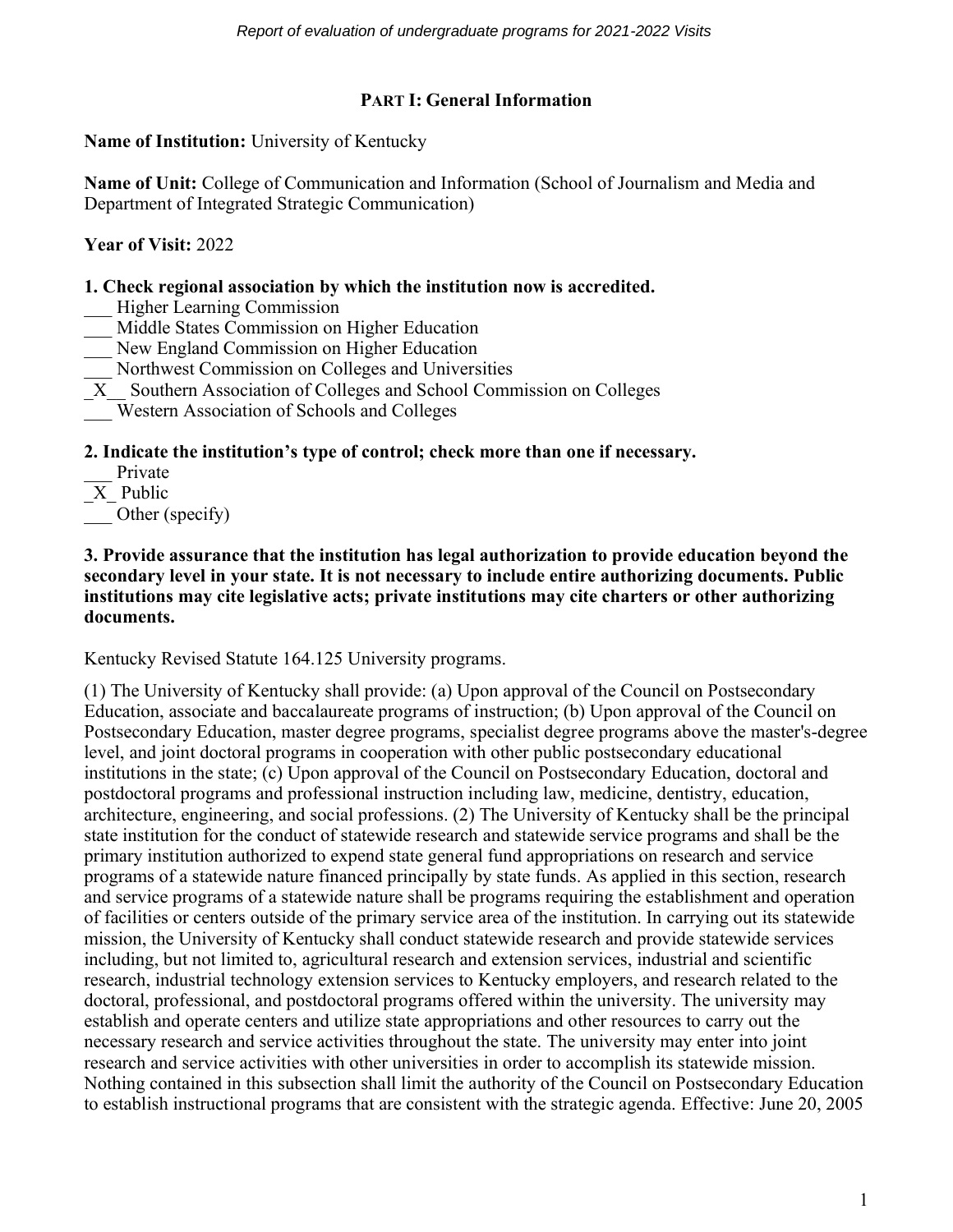# **4. Has the journalism/mass communications unit been evaluated previously by the Accrediting Council on Education in Journalism and Mass Communications?**

$$
\frac{X}{N_0}Yes
$$

**If yes, give the date of the last accrediting visit:** January 25-28, 2015 (Journalism program only)

# **5. When was the unit or sequences within the unit first accredited by ACEJMC?**

1950

# **6. Provide the unit's mission statement. Statement should give date of adoption and/or last revision.**

We shape passions into professions. We launch critical and innovative thinkers, creators and doers. Come join us. -- Adopted April 2020

*See full summary of the strategic plan at*:<https://ci.uky.edu/ci/ci-2020-2025-strategic-plan> ; see also Appendix 1-1.

# **7. What are the type and length of terms?**

Semesters of  $15$  weeks Quarters of \_\_\_\_\_ weeks Summer sessions of 12\_\_\_ weeks Intersessions of  $2$  weeks

# **8. Check the programs offered in journalism/mass communications:**

\_x\_\_ Bachelor's degree Master's degree

Ph.D. degree

# **9. List the specific undergraduate degrees as well as the majors or sequences being reviewed by ACEJMC. \*Indicate online degrees.**

# School of Journalism & Media:

B.A. or B.S. in Journalism, with emphases (Paths) in print/multimedia and broadcast/multimedia B.A. or B.S. in Media Arts and Studies

# Department of Integrated Strategic Communication:

B.A. or B.S. in Integrated Strategic Communication, with emphases (Paths) in account management, creative advertising, direct response and public relations

# **10. Credit hours required by the university for an undergraduate degree: (Specify semester-hour or quarter-hour credit.)**

120 semester hours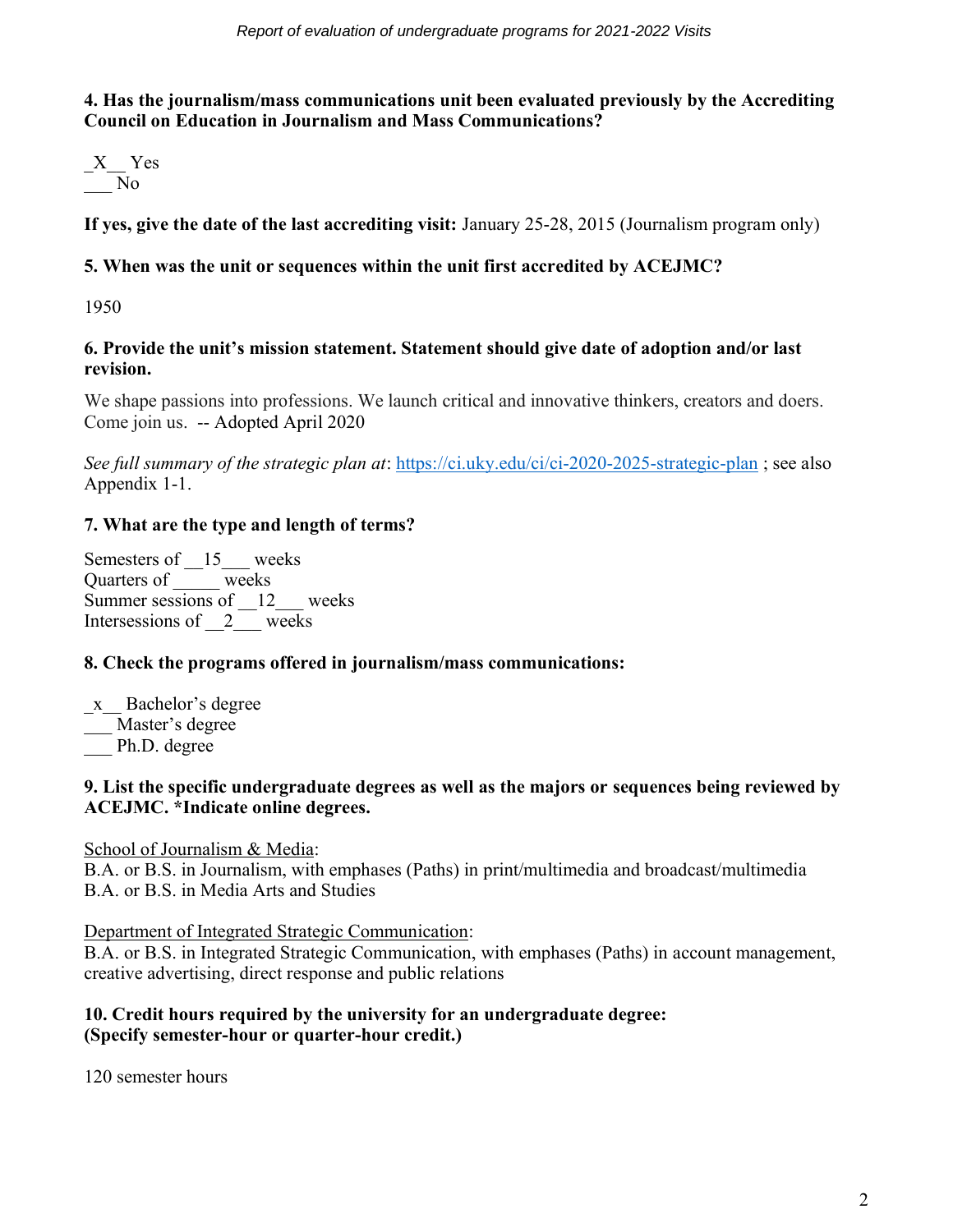## **11. Give the number of credit hours students may earn for internship experience. (Specify semester-hour or quarter-hour credit.)**

Students may earn no more than 3 semester credit hours for internships counting toward their degree. (Additional credits may be taken, but they are in excess of degree requirements.) An internship is required in all three majors.

#### **12. List each professional journalism or mass communications sequence or specialty offered and give the name of the person in charge.**

| Name of Sequence or Specialty             | Person in Charge             |
|-------------------------------------------|------------------------------|
| School of Journalism & Media              | Dr. Erika Engstrom, director |
| <b>Integrated Strategic Communication</b> | Dr. Chike Anyaegbunam, chair |

# **13. Number of full-time students enrolled in the institution:**

Undergraduate students as of Fall 2021: 22,045 Graduate and professional students as of Fall 2021: 6,920 (does not include medicine, dentistry, pharmacy or law)

## **14. Number of undergraduate majors in the accredited unit, by sequence and total (if the unit has pre-major students, list them as a single total):**

| Name of Sequence or Specialty             | Undergraduate majors |             |
|-------------------------------------------|----------------------|-------------|
|                                           | Fall 2021            | Spring 2022 |
| <b>Integrated Strategic Communication</b> | 271                  | 298         |
| Journalism                                | 118                  | 104         |
| Media Arts and Studies                    | 63                   | 63          |
| Pre-majors, ISC                           | 200                  | 150         |
| Pre-majors, JOU                           | 87                   | 51          |
| Pre-majors, MAS                           | 69                   | 61          |
| Total                                     | 808                  | 727         |

Up to date UK enrollment with demographics can be found at: [https://www.uky.edu/irads/enrollment](https://www.uky.edu/irads/enrollment-demographics)[demographics](https://www.uky.edu/irads/enrollment-demographics)

15. Number of students in **each section** of all skills courses (newswriting, reporting, editing, photography, advertising copy, broadcast news, public relations writing, etc.). List enrollment by section for the term during which the visit will occur and the preceding term. Submit two semesters with the self-study, and update as needed when the site team arrives on site. Include a separate list for **online skills courses**, which also must meet the 20-1 ratio. (The Council has ruled that campaigns courses are exempt from the 20-1 ratio.)

|                                                      | Fall 2021 | Spring 2022 |
|------------------------------------------------------|-----------|-------------|
| ISC 261, Strategic Planning and Writing              |           |             |
| Section 001                                          | 16        | 12          |
| Section 002                                          | 15        | 10          |
| Section 003                                          | 16        | 12          |
| Section 004                                          | 15        | 12          |
| Section 005                                          | 15        | N/A         |
| ISC 331, Advertising Creative Strategy & Execution I |           |             |
| Section 001                                          | 14        | 15          |
| Section 002                                          | 9         | 14          |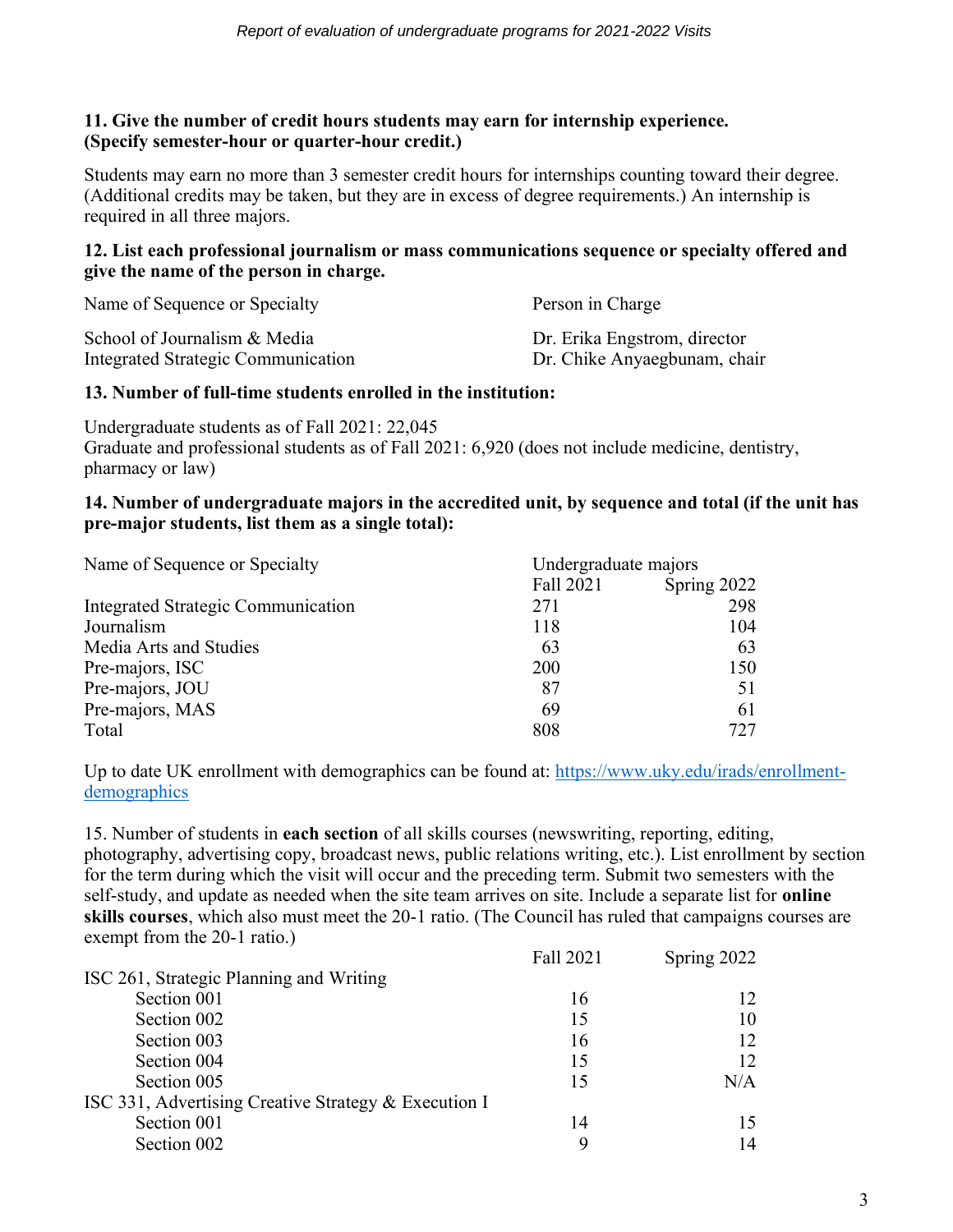| ISC 371, Specialized Public Relations Writing         |                |                  |
|-------------------------------------------------------|----------------|------------------|
| Section 001                                           | 15             | 15               |
| ISC 431, Advertising Creative Strategy & Execution II |                |                  |
| Section 001                                           | 10             | 10               |
| Section 002                                           | 11             | 11               |
| ISC 461, Direct Response Message Strategies           |                |                  |
| Section 001                                           | N/A            | 10               |
| ISC 497, Special Topics in ISC                        |                |                  |
| Section 004, Multimedia in ISC                        | 15             | N/A              |
| Section 402, TV Commercial Production                 | N/A            | 9                |
| JOU 204, Writing for Mass Media                       |                |                  |
| Section 001                                           | 13             | 12               |
| Section 002                                           | 16             | N/A              |
| Section 003                                           | 8              | 10               |
| Section 004                                           | N/A            | 11               |
| JOU 301, News Reporting                               |                |                  |
| Section 001                                           | 16             | 11               |
| JOU 302, Radio/TV News Reporting                      |                |                  |
| Section 001                                           | 6              | 4                |
| Section 002                                           | 5              |                  |
| Section 003                                           | $\overline{5}$ | $\frac{3}{5}$    |
| JOU 303, News Editing                                 |                |                  |
| Section 001                                           | 18             | 13               |
| JOU 304, Broadcast News Decision Making               |                |                  |
| Section 001                                           | 4              | $\overline{4}$   |
| Section 002                                           | 5              | $\overline{3}$   |
| Section 003                                           | $\overline{4}$ | $\overline{4}$   |
| Section 004                                           | $\overline{4}$ | $\overline{3}$   |
| JOU 308, Sports Reporting and Editing                 |                |                  |
| Section 001                                           | N/A            | 18               |
| JOU 330, Web Publishing and Design                    |                |                  |
| Section 001                                           | 16             | 16               |
| Section 002                                           | 16             | 16               |
| JOU 367, Mobile Journalism                            |                |                  |
| Section 001                                           | 20             | 18               |
| JOU 377, Drone Journalism                             |                |                  |
| Section 001                                           | 21             | N/A              |
| JOU 387, Photojournalism I                            |                |                  |
| Section 001                                           | N/A            | 17               |
| JOU 403, TV Newscast Producing and Directing          |                |                  |
| Section 001                                           | $\mathbf{1}$   | N/A              |
| JOU 404, Advanced TV News                             |                |                  |
| Section 001                                           | 5              | 6                |
| Section 002                                           | 5              | $\boldsymbol{7}$ |
| Section 003                                           | $\overline{4}$ | $\overline{7}$   |
| JOU 410, Publications Production                      |                |                  |
| Section 001                                           | N/A            | 10               |
| JOU 497, Special Topics in Journalism                 |                |                  |
| Section 002, Picture KY Workshop                      | 7              | N/A              |
| Section 003, Picture KY Publication                   | $\overline{7}$ | N/A              |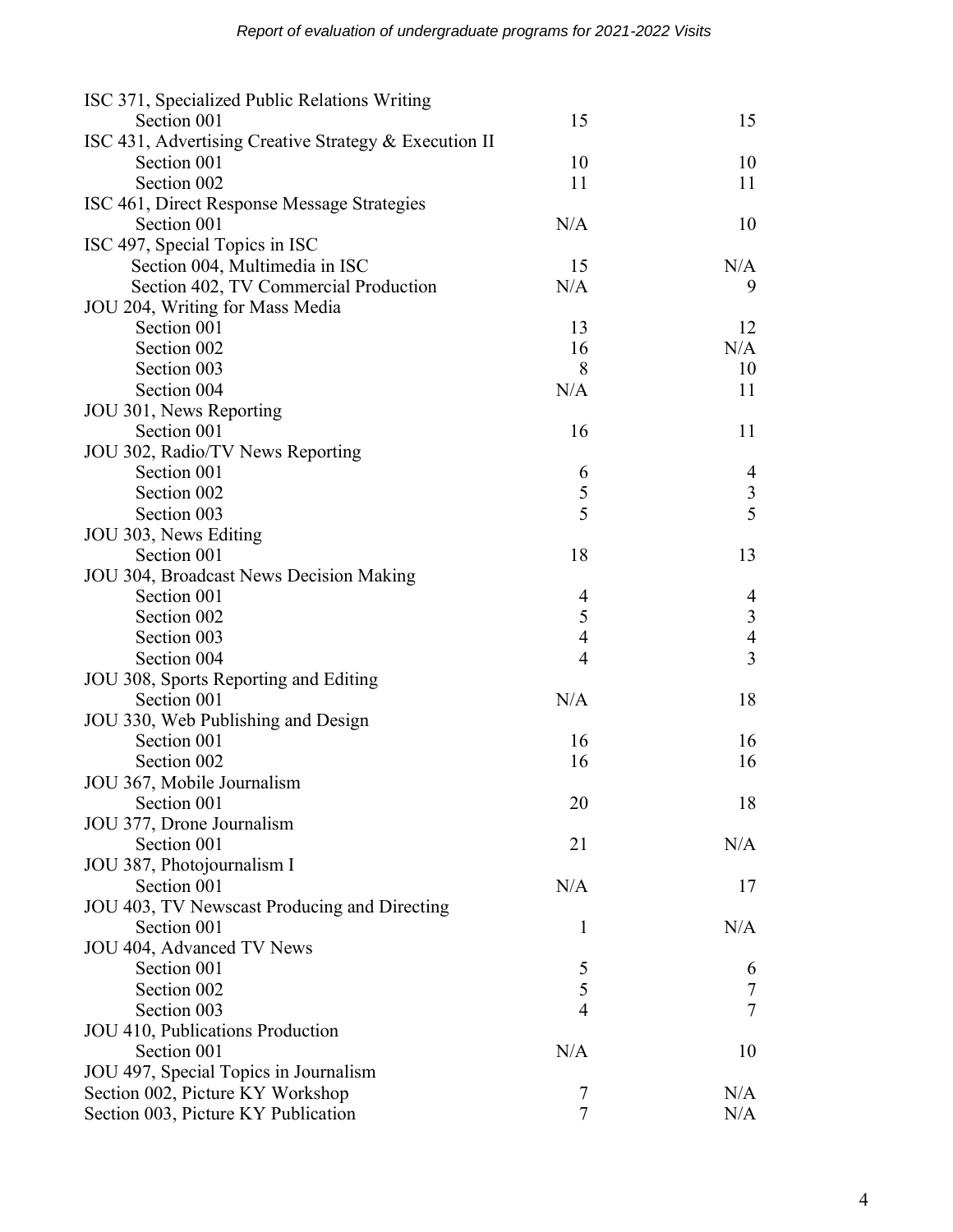| JOU 498, Multimedia Storytelling                    |     |     |
|-----------------------------------------------------|-----|-----|
| Section 001                                         | 16  | 12  |
| Section 002                                         | 11  | 10  |
| JOU 499, Advanced Writing for the Mass Media        |     |     |
| Section 002, Podcasting                             | 18  | 16  |
| Section 003, Investigative Journalism               | N/A | 9   |
| Section 401, Data Journalism                        | 15  | N/A |
| MAS 312, Video Production I/TV Studio Production    |     |     |
| Section 401                                         | 8   | 15  |
| MAS 322, Multimedia                                 |     |     |
| Section 001                                         | N/A | 19  |
| MAS 412, Video Production II/Video Field Production |     |     |
| Section 401                                         | N/A | 16  |
| MAS 432, Audio Production                           |     |     |
| Section 001                                         | 6   | 6   |
|                                                     |     |     |

**16. Total expenditures planned by the unit for the 2021–2022 academic year:** \$3,240,979 Recurring Budget

Give percentage increase or decrease in three years:  $4.27\%$  increase since  $2019-2020$  (\$3,108,110).

**Amount expected to be spent this year on full-time faculty salaries:** \$2,384,103 excluding benefits

**17. List name and rank of all full-time faculty in the accredited unit in spring 2022. (Full-time**  faculty refers to those defined as such by the university.) Identify those not teaching because of **leaves, sabbaticals, etc.**

| Rank                                              | <u>Sequence</u> |
|---------------------------------------------------|-----------------|
| Professor                                         | JOU             |
| <b>Associate Professor</b>                        | <b>MAS</b>      |
| Professor                                         | JOU             |
|                                                   |                 |
| Lecturer                                          | JOU             |
| Professor                                         | <b>JAM</b>      |
| Associate Professor                               | <b>MAS</b>      |
| <b>Assistant Professor</b>                        | <b>MAS</b>      |
| <b>Associate Professor</b>                        | JOU             |
| <b>Associate Professor</b>                        | JOU             |
| (not teaching; service and research only)         |                 |
| <b>Associate Professor</b>                        | JOU             |
| Lecturer                                          | JOU             |
| <b>Assistant Professor</b>                        | JOU             |
| <b>Associate Professor</b>                        | <b>MAS</b>      |
| <b>Associate Professor</b>                        | JOU             |
| Department of Integrated Strategic Communication: |                 |
| Rank                                              |                 |
| Professor                                         |                 |
| Professor                                         |                 |
| <b>Associate Professor</b>                        |                 |
|                                                   |                 |
| <b>Associate Professor</b>                        |                 |
|                                                   |                 |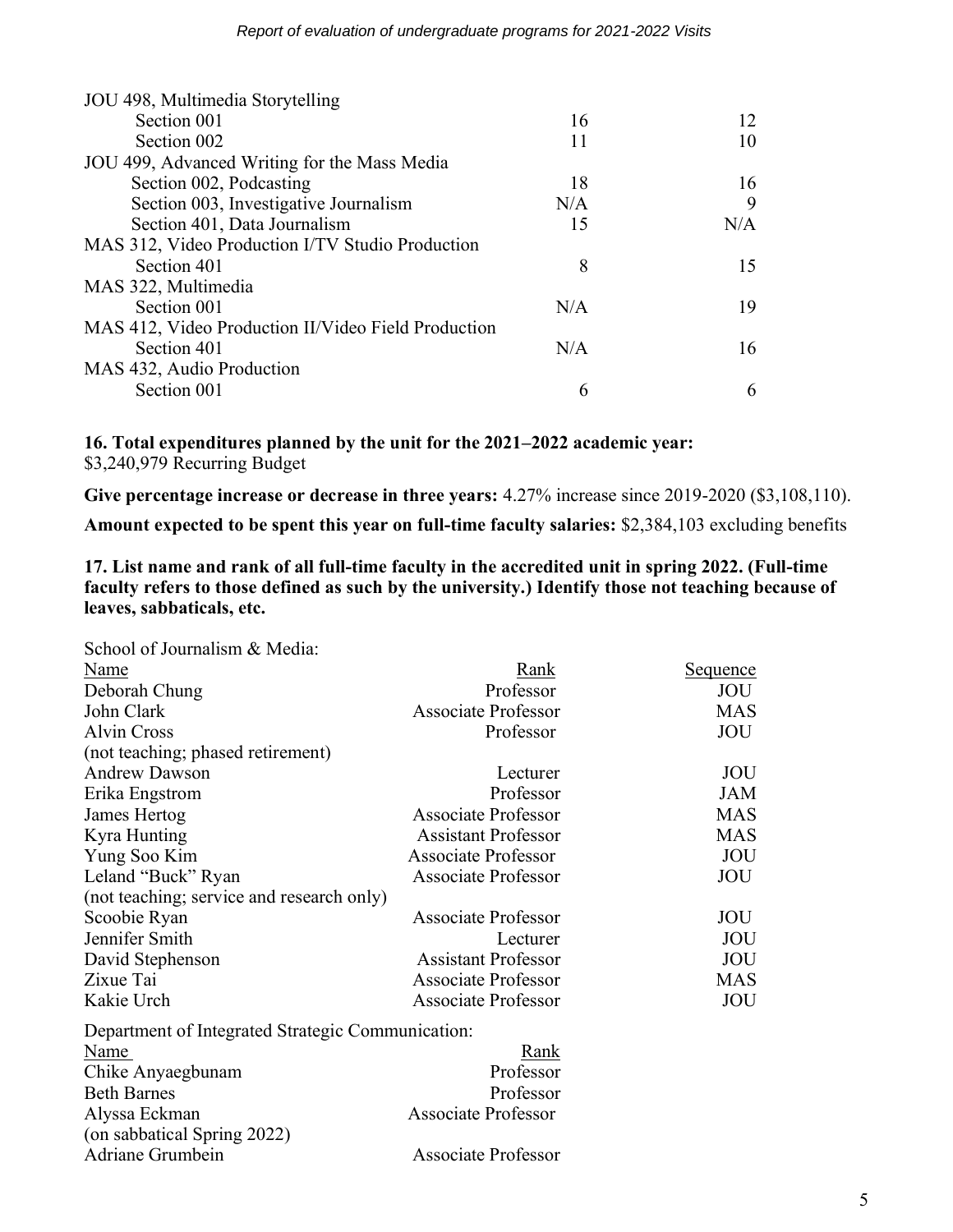| Erin Hester       | <b>Assistant Professor</b> |
|-------------------|----------------------------|
| Phillip Hutchison | <b>Associate Professor</b> |
| Bobi Ivanov       | Professor                  |
| Hyun Ju Jeong     | <b>Assistant Professor</b> |
| Montina Jiang     | <b>Assistant Professor</b> |
| Jihye Kim         | <b>Assistant Professor</b> |
| Kimberly Parker   | <b>Associate Professor</b> |
| Elizabeth Spencer | <b>Assistant Professor</b> |

## **18. List names of part-time/adjunct faculty teaching at least one course in fall 2021. Also list names of part-time faculty teaching spring 2021. (If your school has its accreditation visit in spring 2022, also provide the spring 2022 adjunct list when the team arrives for the visit.)**

|                         | Spring 2021 | Fall 2021                 | Spring 2022               |
|-------------------------|-------------|---------------------------|---------------------------|
| <b>ISC</b>              |             |                           |                           |
| Sarah Geegan            | X           | X                         | X                         |
| Erin Berger Hester      | X           |                           |                           |
| Sean Goatley-Soan       | X           |                           |                           |
| Melissa Landon          |             | X                         |                           |
| Naomi Maloney           | X           | X                         |                           |
| Nick McDowell           |             | X                         | X                         |
| Douglas Powell          | X           | $\boldsymbol{\mathrm{X}}$ | X                         |
| Mehroz Sajjad           |             | X                         | X                         |
| Marc Whitt              | X           | X                         | X                         |
| <b>Baron Wolf</b>       | X           |                           |                           |
| Jordan West             | X           |                           | X                         |
| <b>JOU</b>              |             |                           |                           |
| May May Barton          |             | X                         |                           |
| Alison Buckley          |             |                           | X                         |
| Ryan Craig              | X           | X                         | $\boldsymbol{\mathrm{X}}$ |
| Dia Davidson-Smith      | X           | X                         | X                         |
| Allyson DeVito          |             |                           | $\boldsymbol{\mathrm{X}}$ |
| Chas Hartman            |             |                           | X                         |
| James Pilcher           | X           | X                         | X                         |
| Anita Silwal            |             |                           | $\boldsymbol{\mathrm{X}}$ |
|                         |             |                           |                           |
| <b>MAS</b>              |             |                           |                           |
| <b>Charles Crawford</b> | X           | X                         |                           |
| Alexander Cutadean      | X           | X                         |                           |
| Matthew Hall            |             | $\boldsymbol{\mathrm{X}}$ |                           |
| Michael Hartman         |             | $\boldsymbol{\mathrm{X}}$ |                           |
| Robert Henson           | X           | $\mathbf X$               | X                         |
| Darren Zancan           | $\mathbf X$ |                           |                           |
| Xia Sheng               |             |                           | X                         |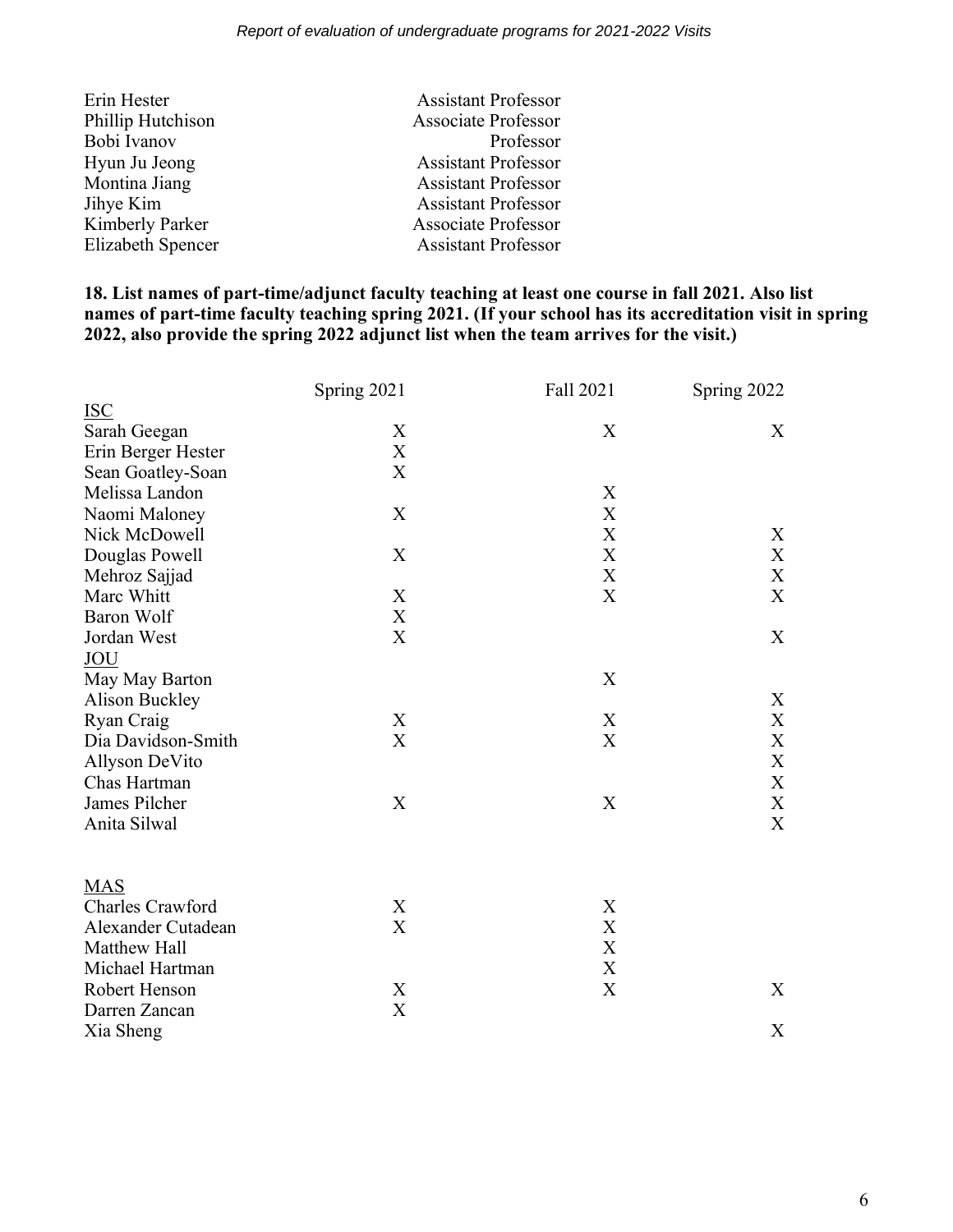## **19. Schools on the semester system:**

**For each of the last two academic years, please give the number and percentage of graduates who earned 72 or more semester hours outside of journalism and mass communications.**

> 72 or more semester hours outside of journalism and mass communications

| Year                       | Total<br>Graduates | Number<br>in Compliance | Percent |
|----------------------------|--------------------|-------------------------|---------|
| 2020-2021<br>academic year | 218                | 215                     | 98.6%   |
| 2019-2020<br>academic year | 235                | 232                     | 98.7%   |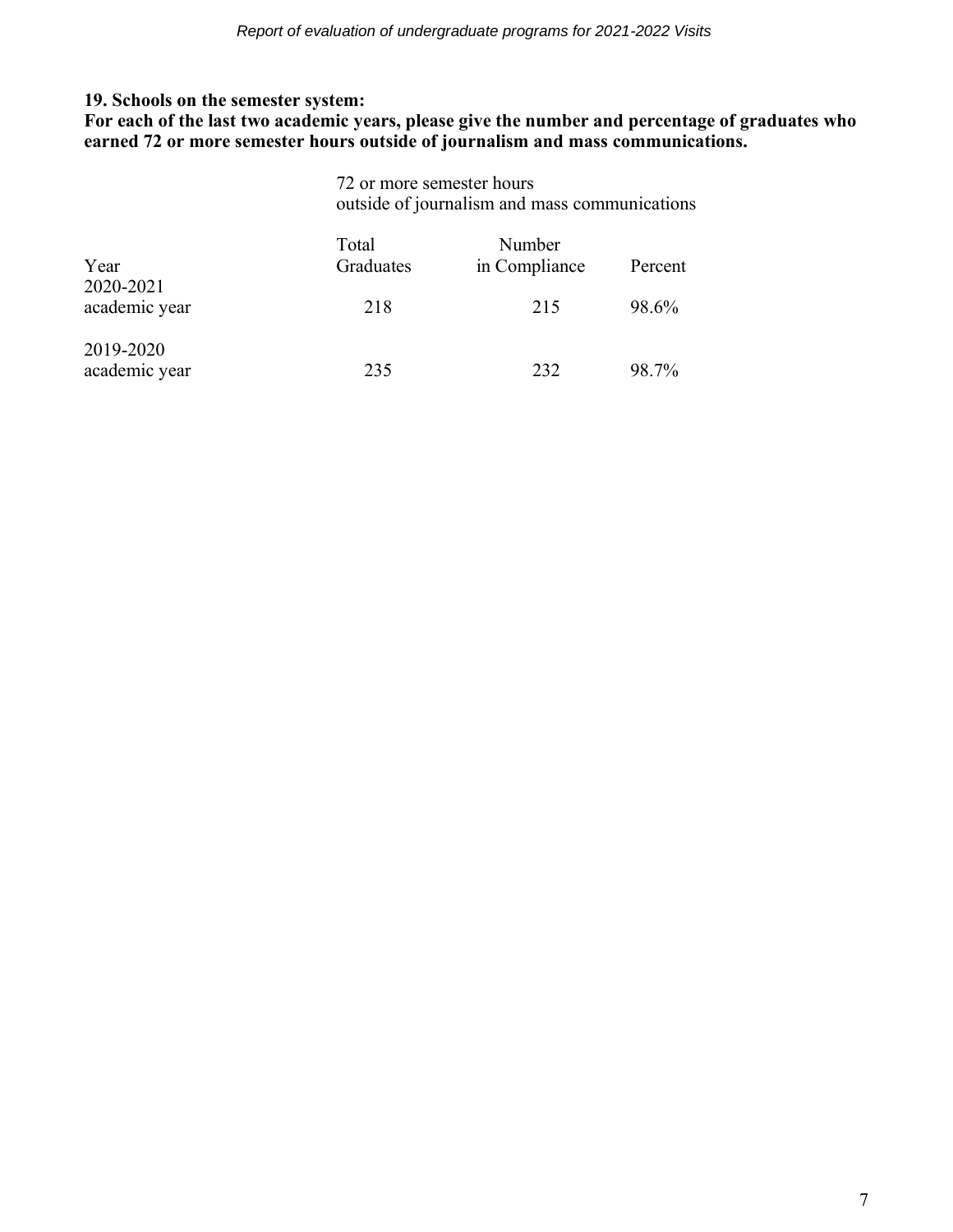# **PART II — Standard 1: Mission, Governance and Administration**

## **Unit performance with regard to indicators:**

#### **a). The unit has a written mission statement and a written strategic or long-range plan that provides vision and direction for its future, identifies needs and resources for its mission and goals and is supported by university administration outside the unit. The unit annually updates its data on the ACEJMC searchable database website [\(https://lookup.acejmc.org\)](https://lookup.acejmc.org/).**

The College of Communication and Information at the University of Kentucky was established in 1993 with the merger of two schools and is one of 16 degree-granting colleges at the university. It is now the sixth largest college in terms of enrollment on the campus, with nearly 2,000 students. Today, the college has four academic units: departments of Communication and Integrated Strategic Communication and schools of Journalism and Media and Information Science. In Spring 2022, there are 448 majors and pre-majors in Integrated Strategic Communication (ISC), 155 majors and pre-majors in Journalism (JOU), and 124 majors and pre-majors in Media Arts and Studies (MAS).

There have been numerous configurations of the structure of journalism and communication education in the College since 1993; however, this visit focused on three programs offered in the School of Journalism and Media and the Department of Integrated Strategic Communication (which became a stand-alone department in 2015).

During the previous seven years, the college experienced leadership changes in 2017-18 and 2018-19. However, the hiring of a new dean in 2019 has brought stability and visionary leadership to the college. She led a comprehensive strategic planning process facilitated by an outside consultant. More than 40 members served on the planning council with six strategic planning committees focused on mission  $\&$ values, people, scholarship & creativity, education programs, external relations, and internal operations. Participation was widespread: faculty, students, and alumni served on most of the committees and/or had leadership responsibilities. The process was completed in April 2020 and shared across the college community. It now guides all decision-making in the college, including at the program levels.

The new mission statement is clear and to the point: *We shape passions into professions. We launch critical and innovative thinkers, creators, and doers. Come join us*. It includes five goals that emphasize community, convergence, transformation, excellence, and outreach and changes conventional thinking [\(https://ci.uky.edu/ci/ci2020-2025-strategic-plan\)](https://ci.uky.edu/ci/ci2020-2025-strategic-plan). Previously, the college had been operating under a 2015-2020 strategic plan that was appropriate and effective for that period. The university was also involved in the strategic planning process and in October 2021, the Board of Trustees approved a new strategic plan for the university.

Information on the ACEJMC database is updated through 2021.

## **b). The unit has policies and procedures for substantive faculty governance that ensure faculty oversight of educational policy and curriculum.**

All units in the university operate under the University of Kentucky's Administrative Regulations and Governing Regulations [https://www.uky.edu/regs/administrative-regulations-ar.](https://www.uky.edu/regs/administrative-regulations-ar) Governing Regulation VII.E has clear guidance about faculty governance. Both the school and the department have detailed sets of rules developed by the faculty and approved by the dean and provost. The school's rules were most recently updated in May 2021; the department's rules were last updated in October 2021. Although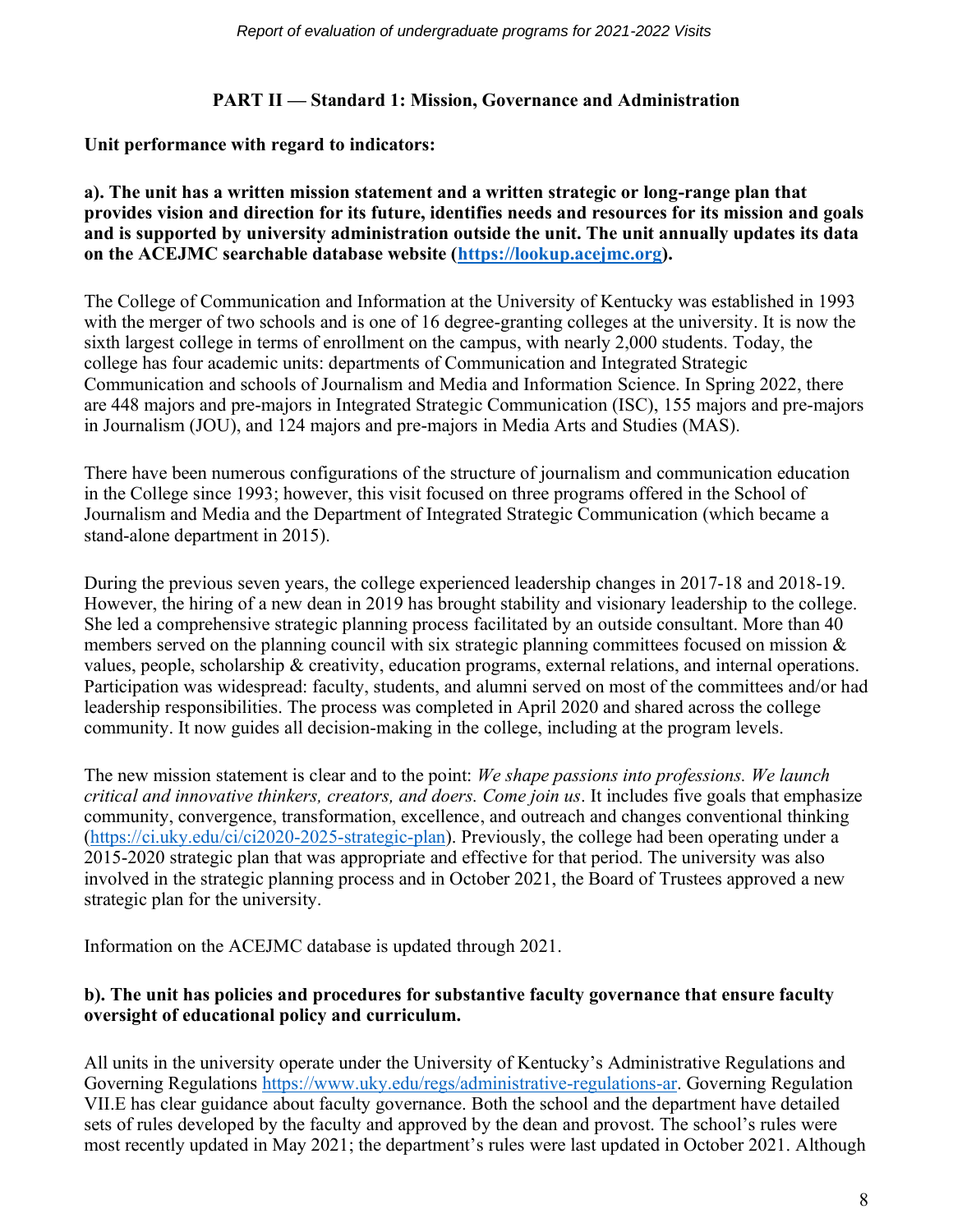the college rules were approved in 2016, amendments to add the diversity committee as a standing committee and to update the terms of the Faculty Council were voted on in October 2021. The College Assembly will vote on changes this semester, and they include the updated mission and goals as developed in the 2020-2025 strategic plan. Despite the challenges of the pandemic, there have been impressive changes to bring unity to the faculty and to generate continued curricular innovation.

# **c). The unit's administration provides effective leadership within the unit and effectively represents it in dealings with university administration outside the unit and constituencies external to the university**.

An effective, energetic leadership team serves the school, department, and college after some years of flux. As mentioned earlier, the dean of the college was hired in 2019. There were four leaders since the journalism program was reviewed by ACEJMC in 2015. In 2020, a national search was conducted to hire a director to lead the School of Journalism and Media with its two undergraduate programs. She is assisted by an associate director and a sequence coordinator. In 2015, the Department of Integrated Strategic Communication became a stand-alone department, with a veteran faculty member as chair through 2017. An interim chair was then appointed; he became permanent chair in January 2020. He is assisted by a director of undergraduate studies (a former director of the School of Journalism and a highly respected faculty member). This cadre of talented administrators all report to the dean of the college and provide strong leadership at the university and to the many external publics it serves.

# **d). The institution and/or the unit defines and uses a process for selecting and evaluating its administrators.**

The dean of the college is appointed to a six-year term by the Board of Trustees on the recommendation of the provost and the president. Searches are conducted according to UK's Governing Regulation VIII. Deans are reviewed annually by the provost; they are also reviewed formally in their third year as part of the UK Chief Administrative Officer (CAO) review. In the sixth year, there is a summative review, selfevaluation and a committee that makes recommendations concerning reappointment. That review is shared with the faculty and staff in the college.

Both the director of the School of Journalism and Media and the chair of the Department of Integrated Strategic Communication are appointed by the Board of Trustees on the recommendation of the dean of the college, the provost, and the president. That recommendation comes after a search committee of faculty has been convened under the same governing regulations that dictate the appointment procedures for deans. Term of service for those positions is four years. Both the school director and the department chair are evaluated annually by the dean (informally) and formally every other year as part of the biannual UK tenured faculty review process.

# **e). Faculty, staff, and students have avenues to express concerns and have them addressed.**

The university's policy on academic dishonesty, complaints related to plagiarism or cheating provides ample opportunity for students to express concerns and a process for doing so. Any complaints are handled at the sequence level in the school/department, then to the director/chair or associate dean. There is a Grievance Committee, a Students Appeals Committee, and an Academic Ombud [\(https://www.uky.edu/ombud/\)](https://www.uky.edu/ombud/).

Faculty complaints are resolved by the director/chair or may be facilitated by the dean and may involve other university offices, depending on the nature of the complaint. College rules and administrative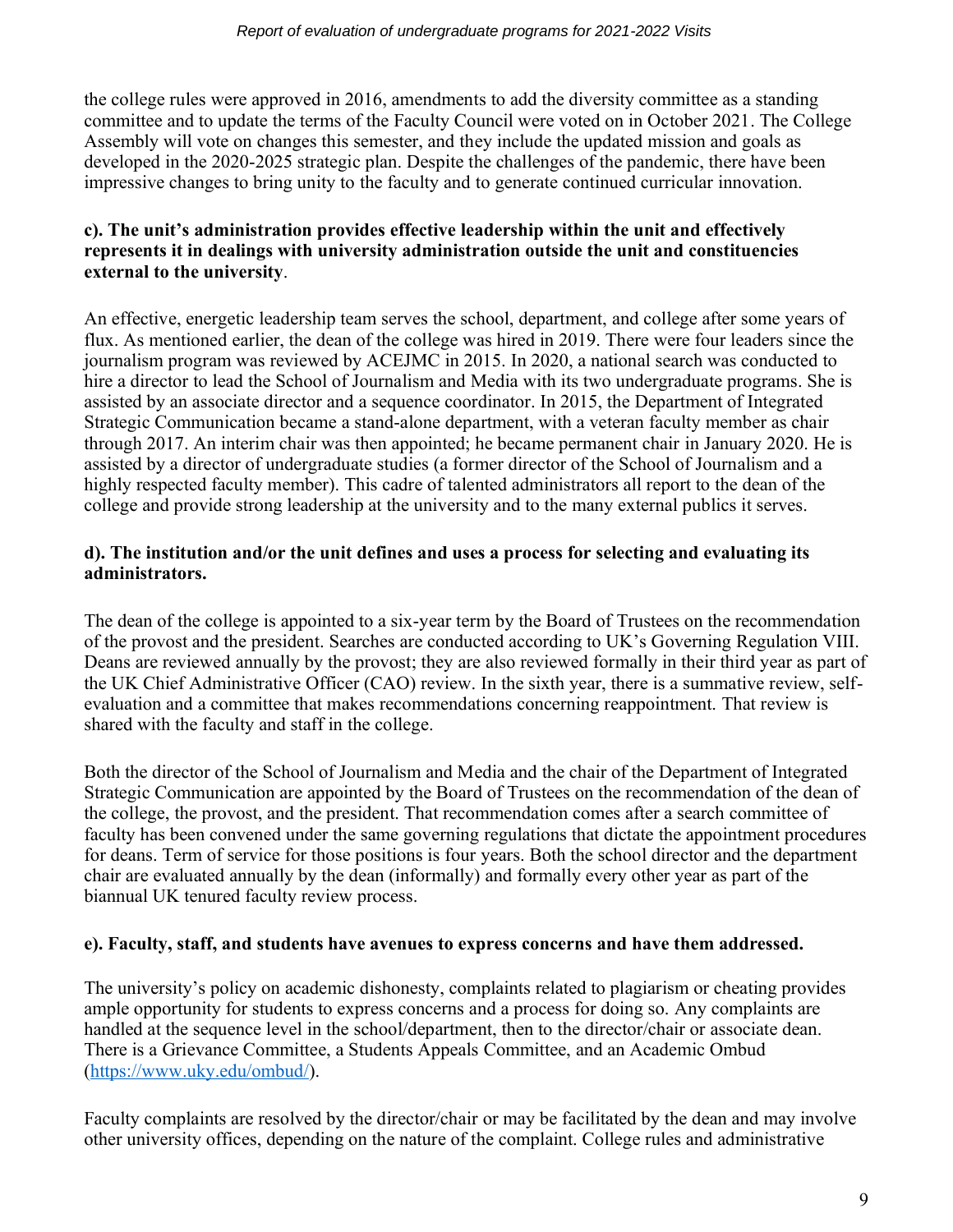regulations at the university level outline procedures for appealing a merit evaluation score.

Staff members have their immediate supervisor as the first point of contact (unless the complaint involves the supervisor). The chief of staff facilitates resolution and often involves personnel from the university's human resources department.

When student, faculty, or staff complaints involve concerns about bias or behavior based on gender, age, race, etc., they are referred to the Office of Institutional Equity and Equal Opportunity: [https://www.uky.edu/eeo/.](https://www.uky.edu/eeo/)

# **SUMMARY:**

Since its visit in 2015, the College of Communication and Information has recovered from multiple leadership changes at the school, department, and college level. It is now stabilized with innovative leadership for the three undergraduate majors seeking accreditation across two units in the college (Journalism and Media Studies and Integrated Strategic Communication). Administrators, faculty, staff, students, and external publics working hand in hand with a clear-cut strategic vision for continued innovation and growth of the college.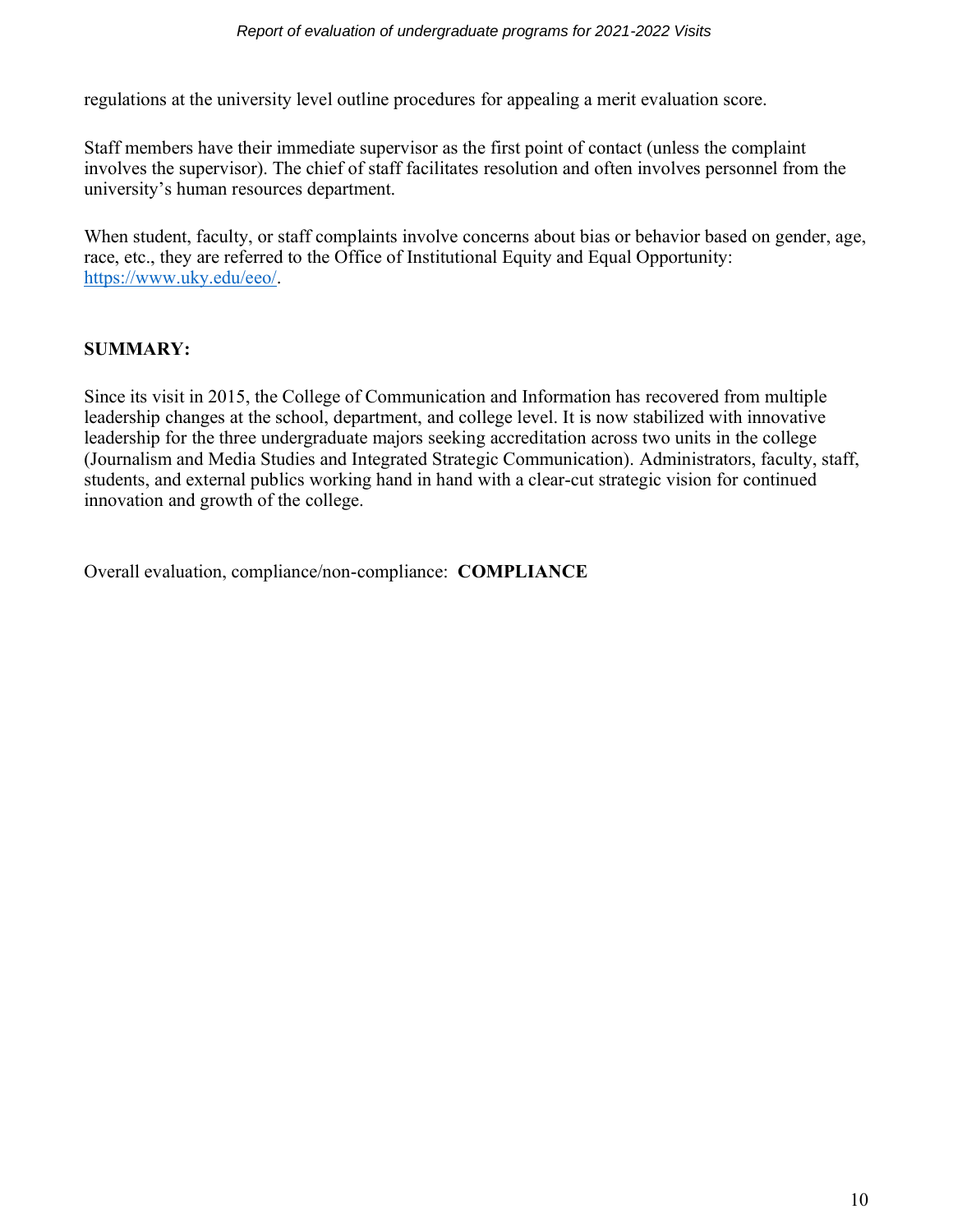# **PART II — Standard 2: Curriculum and Instruction**

## **Unit performance with regard to indicators:**

Discussions of indicators b, c and e must describe and evaluate the individual academic sequences in the unit.

**a). The unit requires that students take a minimum of 72 semester credit hours (or 104 quarter credit hours) required for a baccalaureate degree outside of journalism and mass communications and meet the liberal arts and sciences-general education requirements of the institution. ACEJMC expects at least 95 percent of the graduating classes in the two academic years preceding an accreditation visit to meet this requirement.**

In 2020-21, the units were in 98.6 percent compliance with the 72-credit hour requirement. In 2019-20, the units were in 98.7 percent compliance. The Journalism major requires 45 credits within the program, the Media Arts and Studies major requires 42 credits within the program, and the Integrated Strategic Communication major requires 33 credits within the program.

#### **b). The unit provides a balance between theoretical and conceptual courses, professional skills courses, and courses that integrate theory and skills to achieve the range of student competencies listed by the Council.**

The units offer Bachelor of Arts and Bachelor of Science degrees in Integrated Strategic Communication, Journalism, and Media Arts and Studies. The B.A. requires the completion of four semesters of a foreign language (students are allowed to test out of some or all of this requirement) or the completion of a set of two courses dealing with the nature and structure of language, language behavior, or comparative languages in courses taught in linguistics, English, or anthropology. Meanwhile, the B.S. requires 9 credit hours in mathematics, statistics, and/or computer sciences beyond the UK Core requirement; at least 3 of those hours must be in statistics. All majors require an internship for credit. Curriculum updates have been made to two of the three majors for the 2022 academic catalog. The units have a set of required pre-major courses that must be satisfied before declaring a major. The blend of required courses inside and outside of the unit gives students a balance of skills and theoretical courses.

# **Integrated Strategic Communication**

The Integrated Strategic Communication major is offered in the Department of Integrated Strategic Communication and enrolls 298 majors and 150 pre-majors. ISC majors take an 18-credit hour core of Introduction to Integrated Strategic Communication, a writing class of either Strategic Planning and Writing or Writing for the Mass Media (offered by the School of Journalism and Media), Ethical, Legal and Social Issues in ISC, Research Methods for the ISC Professional, Internship, and ISC Campaigns (capstone). A portfolio is also required. Students must select one of four, 6-credit hour paths: Account Management, Creative, Direct Response, or Public Relations. All ISC majors must also take 9 hours of upper-division credits in ISC, JOU, or MAS courses. ISC students are required to have a minor outside of the college, in addition to Introduction to Psychology, Making Sense of Uncertainty: An Introduction to Statistical Reasoning, Marketing Management, and a 300+ level course in the Department of Philosophy dealing with social or professional ethics. All told, the ISC major requires 46 credit hours of coursework, plus the minor.

# **Journalism**

The Journalism major is offered in the School of Journalism and Media and in spring 2022 enrolls 104 majors and 51 pre-majors. Journalism majors take a 30-credit hour core of Introduction to Journalism,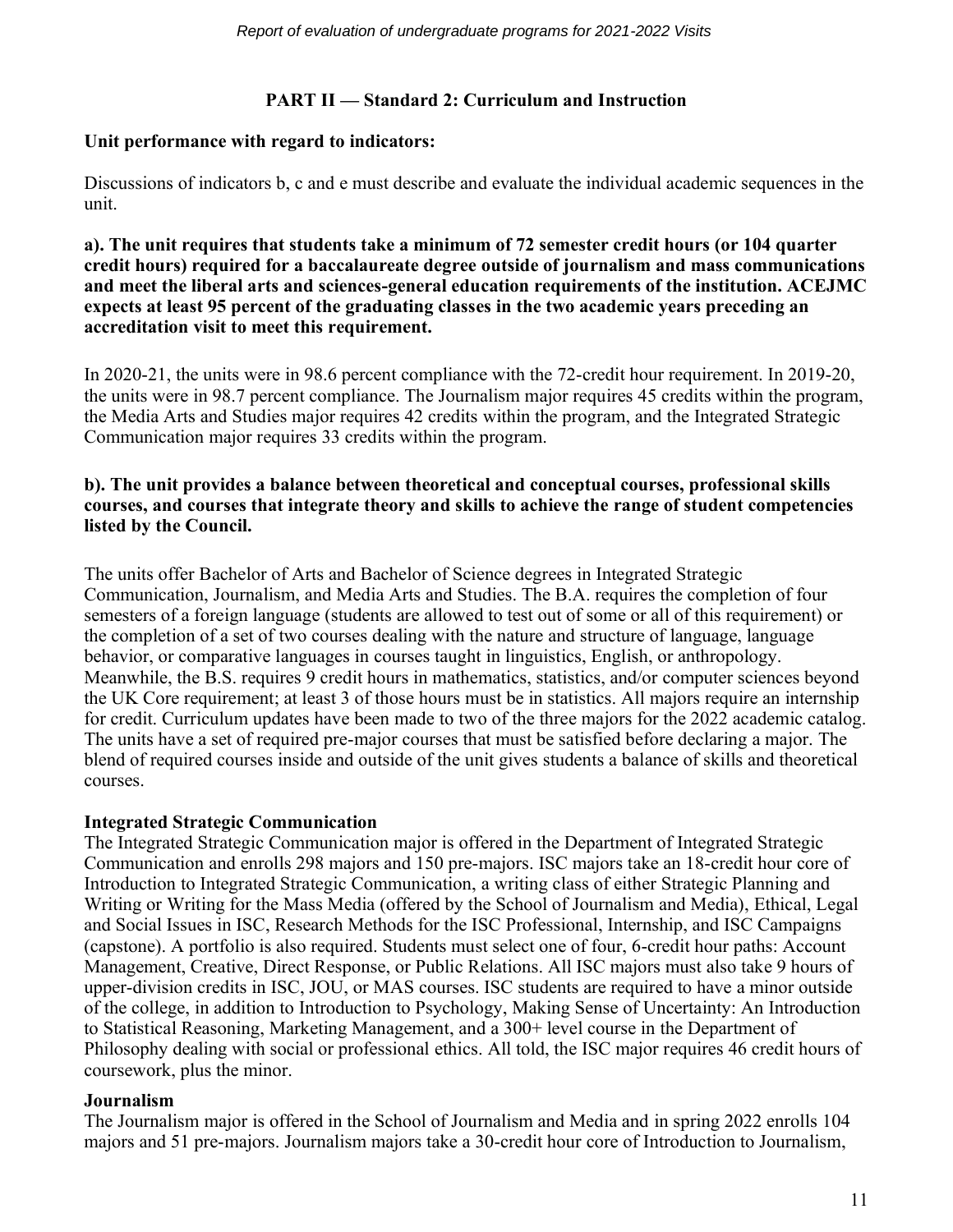Writing for the Mass Media, Media Law, Ethics of Journalism and Mass Communication, Mass Media and Diversity, Web Publishing and Design, Internship, Multimedia Storytelling, Advanced Writing for the Mass Media or Community Journalism, and History of Journalism or The First Amendment, Internet, and Society. A portfolio is also required. Students must select one of two paths: a 6-credit hour print/multimedia path or a 9-credit hour broadcast/multimedia path; both require upper-division JOU or MAS electives to reach 15 hours in the path, plus a political science course and thus 48 credit hours in the major. Students are also required to have a minor outside the college.

# **Media Arts and Studies**

The Media Arts and Studies major is offered in the School of Journalism and Media and in spring 2022 enrolls 63 majors and 61 pre-majors. Media Arts and Studies majors take an 18-hour core of Introduction to Media and Culture, Communication Technologies and Society, Media Studies Research Methods, Media Policy and Regulation, Introduction to the Media Industries, and Internship. Students then must take at least 6 hours of Social-Cultural Media courses, at least 3 hours of Media Industry courses, at least 3 hours of Media Production courses, and 12 additional elective credits to total 24 credits of electives, plus a statistics course outside the college, Making Sense of Uncertainty: An Introduction to Statistical Reasoning, thus 45 credit hours in the major. Students are also required to have a minor outside the college.

#### **c). Instruction, whether on-site or online, is demanding and current, and is responsive to professional expectations of digital, technological, and multimedia competencies. Achievements in teaching and learning are recognized and valued.**

Teaching is robust and current across the two units and three programs. The programs have worked to use their learning management software in classes as a tool for instruction, somewhat hastened by the pandemic. Students overall were positive about their courses, and the site team found no issues in the classes observed. For courses with multiple sections, instructors either used common syllabi (if part-time faculty were some of the instructors) or had meetings to align content.

#### **Integrated Strategic Communication**

The instruction in the ISC program is current, focused, and comprehensive. The specific areas of emphasis within ISC speak to the breadth of the program. Students can focus on advertising, public relations, account management, or direct response, which encompasses corporate and nonprofit tactics for communication. The advertising program has been particularly successful, placing fifth in the 2021 National Student Advertising Competition. Students from the ISC program have also been consistent winners of the AEJMC conference logo competition. Students do not have trouble completing the internship requirement, and these internships have led to jobs for many. Courses being added for the 2022 catalog will boost the curriculum's focus on digital media. Students are required to present a portfolio of work to graduate.

# **Journalism**

Journalism students engage digital media in every area. The major begins with a writing and multimedia focus. One instructor said, "We get cameras in kids' hands in their first year." Students appreciated the facilities for podcasting and video recording in Blazer Dining and enjoyed the classes that focused on emerging and digital technology, such as drones, 360-video, and podcasting. The broadcast program is especially robust, with students producing a daily news show. Students expressed concern that the dedicated faculty are increasingly stretched, there are not enough faculty members, and one faculty member often teaches the bulk of a student's emphasis area. Curriculum change for the 2022 catalog will add three, single credit hour courses designed to boost skills in grammar, portfolios, and camera techniques. Students are required to present a portfolio of work to graduate.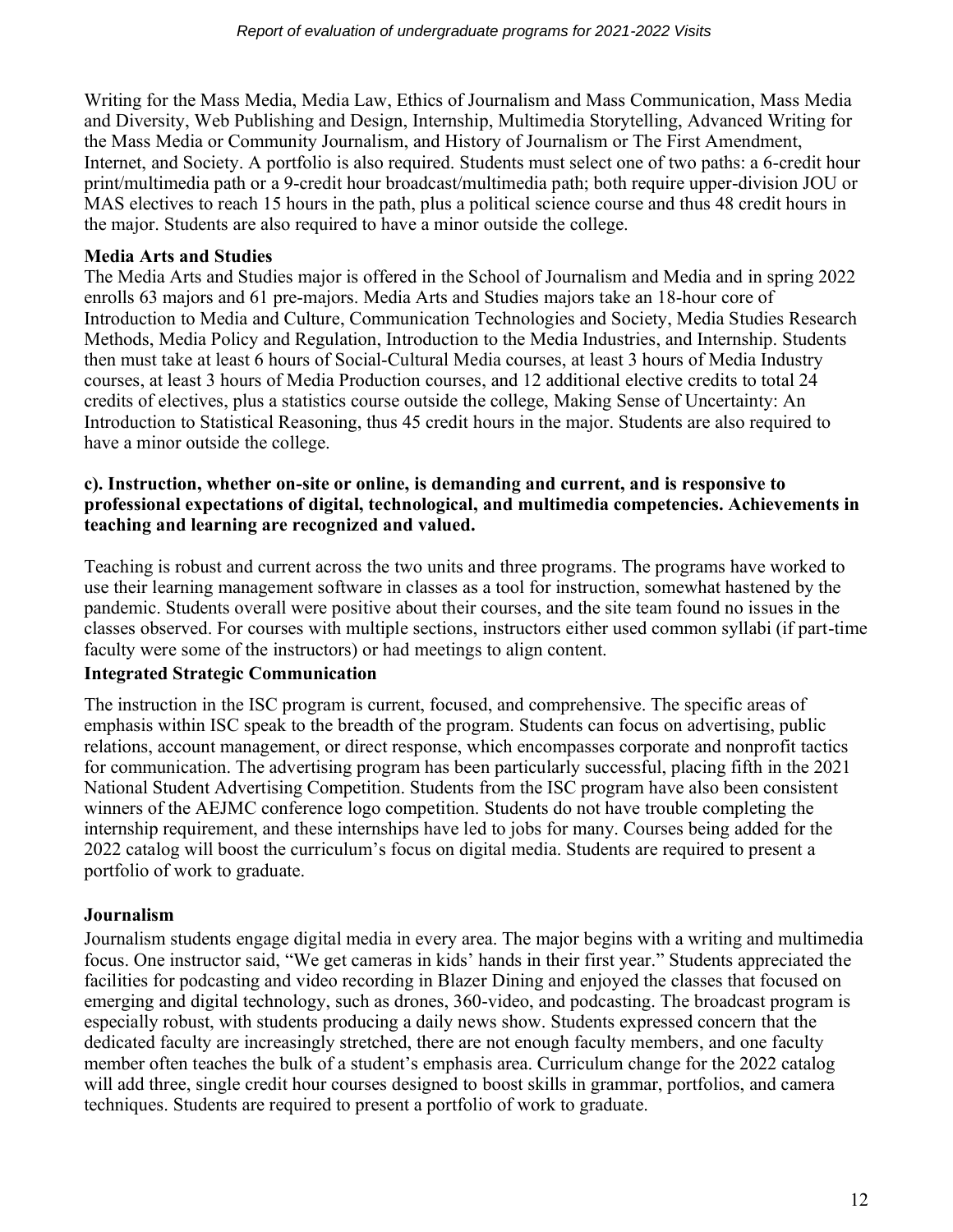# **Media Arts and Studies**

The Media Arts and Studies major straddles the line between social science and media production. Students say they were drawn to the major because of its production classes, and many use their elective hours to take more production courses. The traditional social science core focuses on how technology interacts with society. Students lauded the social-cultural courses because of the breadth they add to the major but lamented that the major was marketed to them as more of a creative major. Coursework focused on video gaming, film, and music/radio bolster that creator/production reputation, and the work done in those courses is noteworthy across campus (In Fall 2021, MAS students helped produce the first nationally syndicated television show recorded in Kentucky). However, students expressed they were not receiving the "maker major" they were expecting based on course titles and descriptions. The MAS major does not require a portfolio.

## **d). Student-faculty classroom ratios facilitate effective teaching and learning in all courses; the ratio in skills and laboratory sections, whether on-site or online, should not exceed 20-1. (Campaigns classes are exempt from the 20-1 ratio.)**

Class sizes in the program are small, allowing for effective interaction between faculty and students. During calendar 2021, enrollment in all skills classes did not exceed the 20-1 rule, with many courses having 10 students or fewer.

## **e). The unit advocates and encourages opportunities for internship and other professional experiences outside the classroom and supervises and evaluates them when it awards academic credit.**

In all three majors, students are required to complete one internship for credit. Internships are supervised by the site supervisor and a faculty internship supervisor (the internship coordinator in Journalism and Media Studies; the student's faculty adviser in Integrated Strategic Communication). Internship coordinators in both units post internship opportunities on the student listserv, and faculty also help students identify internships within their individual disciplines. Students intern at local, regional, and national media outlets, and are positive about their experiences. Media professionals interviewed had high compliments for the students as being job-ready and competitive.

# **SUMMARY:**

The units require a balanced curriculum that engages liberal arts courses across campus and blends theoretical and practical courses in their programs. The units have three majors (Integrated Strategic Communication, Journalism, and Media Arts and Studies). A revised curriculum in ISC and Journalism will launch in the 2022 catalog, and curricula in those programs are current. The MAS major needs further definition to respond to student desires, but instruction is current. They adhere to the 20-1 ratio for skills courses. Internships are required. Overall, students are prepared for the workforce. However, faculty are being stretched to deliver the curriculum.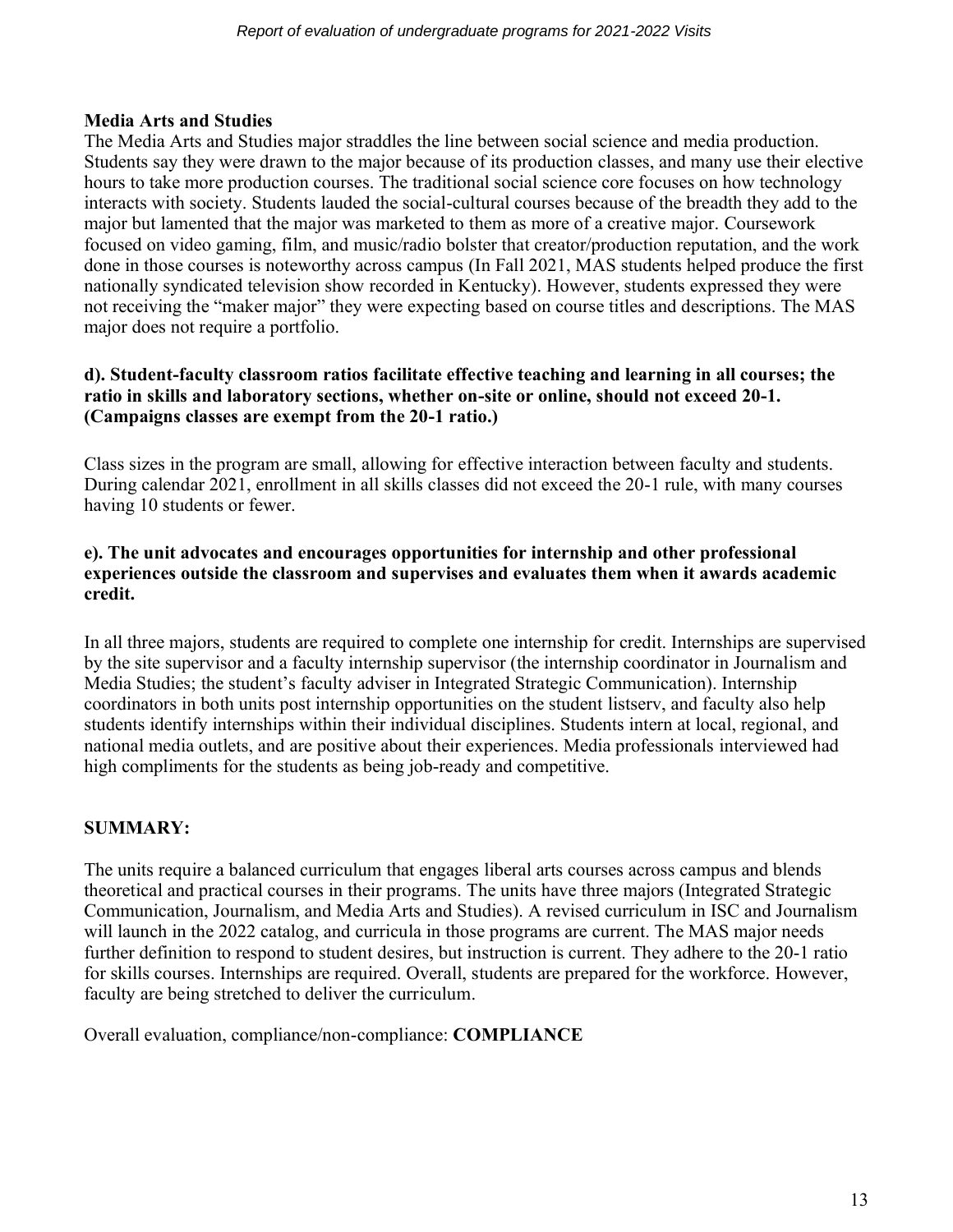## **PART II — Standard 3: Diversity and Inclusiveness**

**Unit performance with regard to indicators:**

**a). The unit has a written diversity plan for achieving an inclusive curriculum, a diverse faculty and student population, and a supportive climate for working and learning and for assessing progress toward achievement of the plan. The diversity plan should focus on domestic minority groups and, where applicable, international groups. The written plan must include the unit's definition of diversity and identify the under-represented groups.**

The emphasis on diversity, equity, and inclusion continues as a hallmark of the UK programs, dating back to the creation of a college diversity, equity, and inclusion committee in 2010. Prior to 2021, individual units in the college had ongoing diversity plans addressing diversity on multiple levels including faculty hiring and retention, student recruitment, and curricular and extra-curricular diversity assignments and opportunities. In addition, the college's strategic plans for 2015-2020 and 2020-2025 contained goals, strategies, and action steps surrounding issues of diversity, equity, and inclusion. As part of the 2020-2025 strategic plan, faculty recommended creating a college-wide diversity plan by 2020 as one of the action steps in the plan; it was approved in 2021. The goal was to have one centralized plan to ensure diversity efforts were consistently monitored, tracked, and visible to all.

The new diversity plan provides a guide to achieve four stated goals: to increase the diversity and retention of faculty/staff, to increase the diversity and retention of students, to empower all to build an inclusive community, and to promote DEI goals across the core missions of teaching, research, and service. It has multiple metrics to measure progress – and the college has already applied some of them.

The new dean has placed additional emphasis on DEI and she appointed a valued faculty member as the college diversity officer in 2020 and elevated that position to her leadership team, along with unit heads, associate deans, and administrative staff leaders. Previously it was a volunteer position and did not have funding to support its activities. As part of the strategic planning by the college, faculty also approved amendments to the college rules in October 2021 to officially make the DEI committee a permanent standing committee.

## **b). The unit's curriculum fosters understanding of issues and perspectives that are inclusive in terms of domestic concerns about gender, race, ethnicity, and sexual orientation. The unit's curriculum includes instruction in issues and perspectives relating to mass communications across diverse cultures in a global society.**

There's been a concerted effort to infuse the curriculum with courses that are inclusive across the three programs being reviewed. In the School of Journalism and Media, it's done by weaving diversity topics throughout required and elective coursework. There is also a required course, JOU 455- Mass Media and Diversity. Media Studies (MAS) students are required to take two socio-cultural courses, many of which include a significant number of units related to diversity. For example, in MAS 420-Media Criticism, representation is covered in at least half of the course sessions.

In the Department of Integrated Strategic Communication, inclusivity is taught throughout the courses from the introductory course to the capstone. All ISC majors are required to take ISC 311-Ethical, Legal and Social Issues in ISC, which has a particular focus on diversity. Students cited the Ethics course as one where they felt particularly safe in discussing issues of diversity, inclusion, and justice.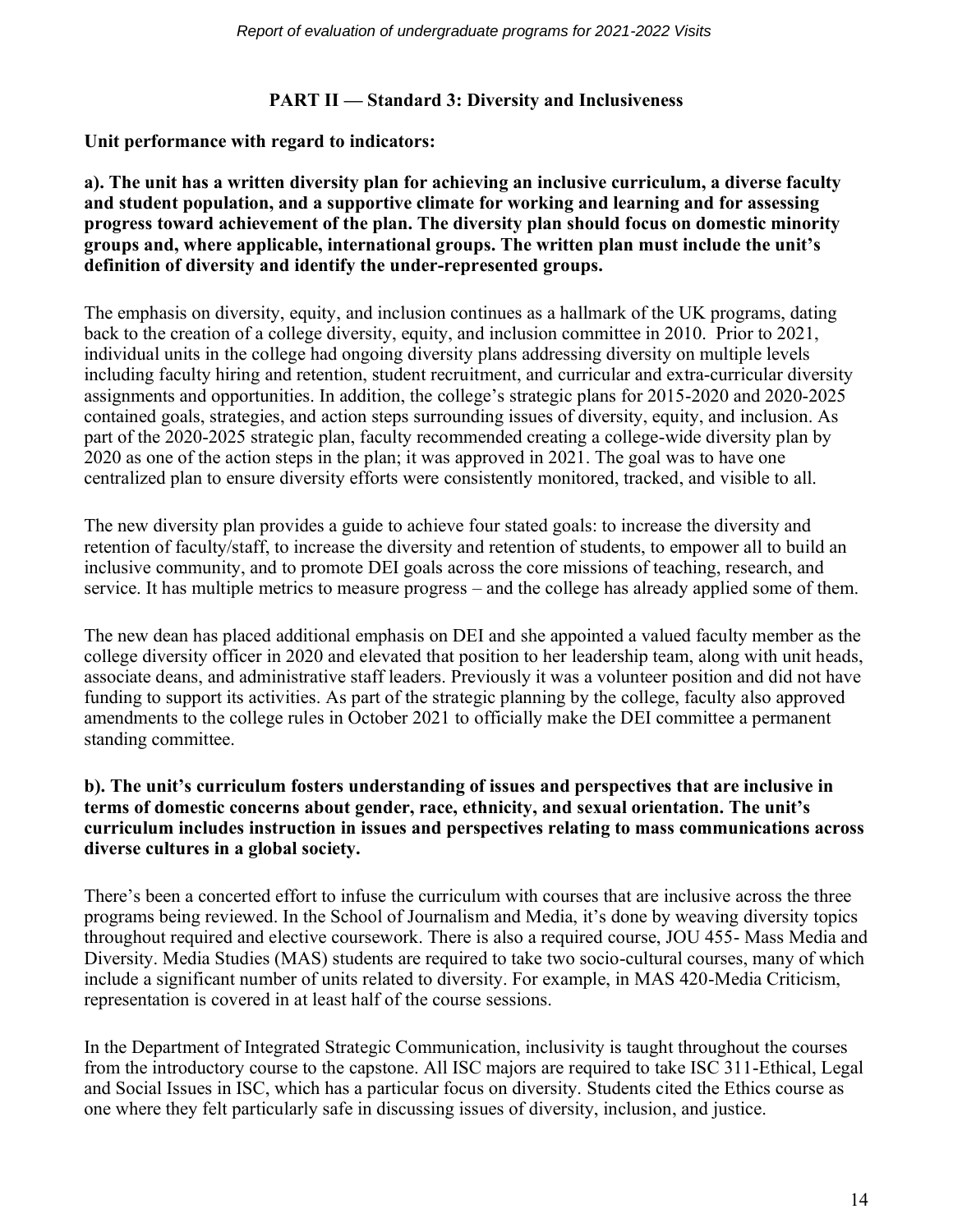#### *Report of evaluation of undergraduate programs for 2021-2022 Visits*

Nearly 85 percent of the campus' first-year students take an orientation course, UK 101. Multiple sections are taught for the college's majors each fall and include three sessions about unconscious bias, identity, and belonging. Common readings focus on issues of race, class, gender, and ethnicity. Full-time faculty across campus teach the sections (including faculty from JOU and ISC) and that allows students to connect with the college as they develop values that UK holds surrounding diversity, inclusion, equity, and justice.

Many courses are offered that provide students with an international focus including JOU/ISC/MAS 319-World Media Systems, ISC 381-International and Cross-Cultural Advertising, ISC 382-Global Public Relations Strategies, and ISC 583-Special Topics in ISC Education Abroad. ISC offers several faculty-led study-abroad programs in places like Dublin, London, Florence, and Cape Town that are open to all majors at UK.

#### **c). The unit demonstrates effective efforts to recruit women and domestic minority faculty and professional staff and, where feasible, recruits international faculty and professional staff.**

Goal one of the college's diversity plan has effective objectives with strategies to measure its success in increasing diversity and retaining faculty and staff. All faculty advertisements include a diversity statement and some positions, especially for those in leadership positions, require applicants to address their experiences with and advocacy for diversity. Positions are listed on the UK job board and advertised in more than 25 specialty diversity-related publications targeting Latinx, African Americans, veterans, LGBTQIA+, those with disabilities and the like. For faculty positions, the college personnel officer meets with the search chair and committee to discuss a diversity hiring plan outside of the publications included in the standard package. When appropriate, the dean may appeal to the provost for funds to either attract or retain a faculty member from an underrepresented group.

Based on the most recent census figures, the unit's geographic service area is predominantly white (87.5 percent) and female (50.7 percent). In the programs evaluated, faculty numbers are slightly more diverse: of the full-time faculty (28) 55 percent are female (16) and of that number, 11 are white, 2 are Asian, and 3 are international. Of the 12 male faculty, 1 is Black/African American, 7 are white, 1 is Asian, and 3 are international.

## **d). The unit demonstrates effective efforts to help recruit and retain a student population reflecting the diversity of the population eligible to enroll in institutions of higher education in the region or population it serves, with special attention to recruiting under-represented groups.**

As stated previously, the geographic service area is predominantly white (87.5 percent). The college student enrollment skews lower (73.4 percent) and includes 26.6 percent students of color. Throughout the years reviewed for this visit, there has been a concerted effort to recruit a diverse student body, including special on-campus visits, family-focused multicultural sessions, diversity student ambassadors, a special emphasis on first generation student advising (to name just a few)-all backed by an array of university services to complement the college's efforts. The student numbers are inching up slowly, and a special tuition program, the Academic Common Market, brings students from other states not providing similar programs to UK, offering some opportunities to increase diversity.

# **e) The unit has a climate that is free of harassment and all forms of discrimination, in keeping with the acceptable cultural practices of the population it serves, accommodates the needs of those with disabilities, and values the contributions of all forms of diversity.**

**Accreditation site visit teams will apply this standard in compliance with applicable federal and**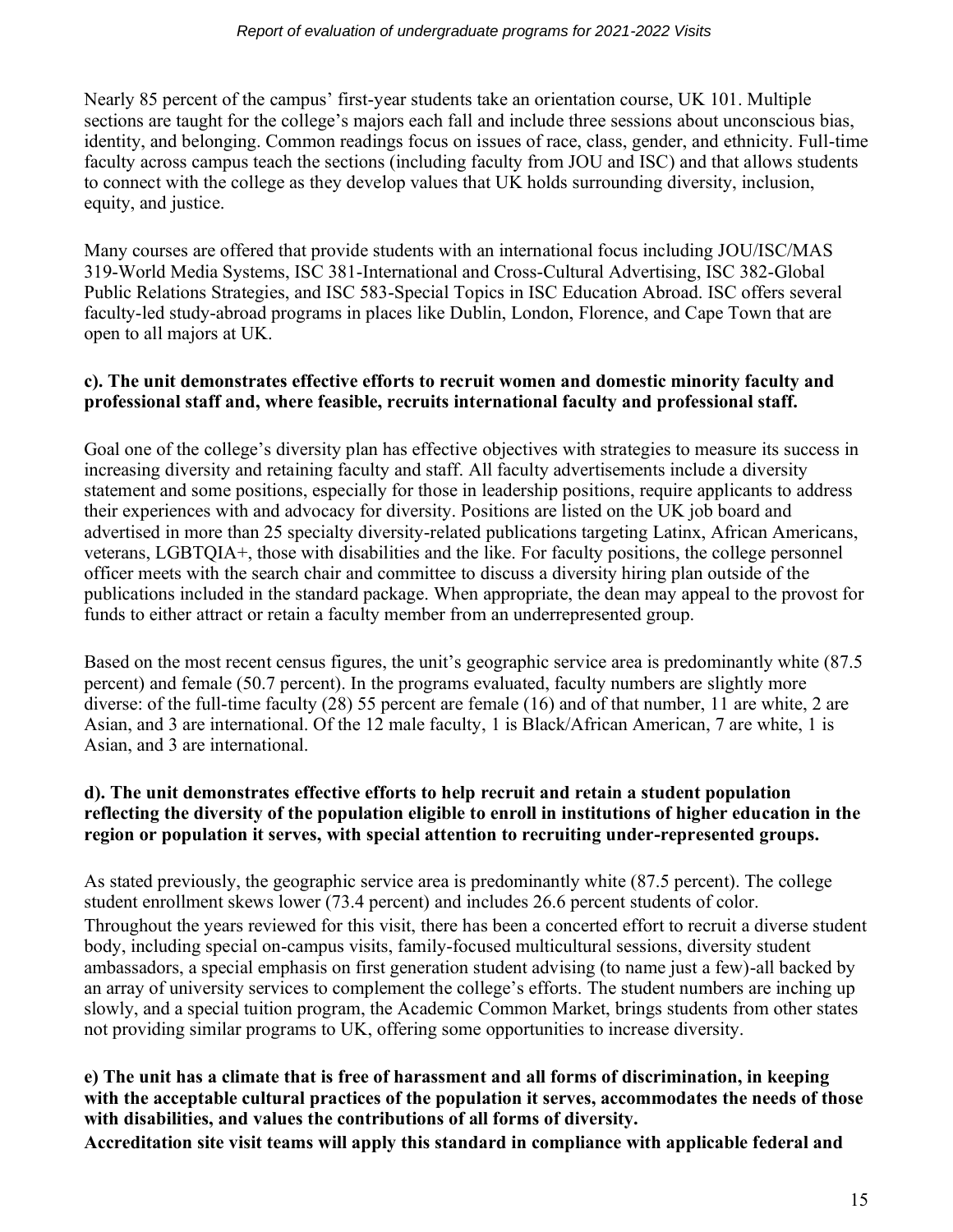#### **state laws and regulations, as well as the laws of the countries in which non-U.S. institutions are located.**

In addition to its efforts at the college level, the university has other offices focused on these efforts including the Office of Institutional Diversity, Inclusive Excellence and Diversity Education, the Office of Institutional Equity and Equal Opportunity, the Disability Resource Center, the Veterans Resource Center, Bias Incident and Support Services. The college has created a graduate assistant position to bring diverse perspectives to the forefront and is helping gather resources working with faculty to identify needs that would help support curricular efforts.

# **SUMMARY:**

Administrators, faculty, staff, and students are fully invested in creating an inclusive community and actively promote their DEI goals across teaching, research, and service. With a new college-centered effort, their numbers should continue to improve and reflect their stated efforts to build "a collaborative environment for creativity, curiosity, and excellence grounded in the core values of diversity, justice, and equity."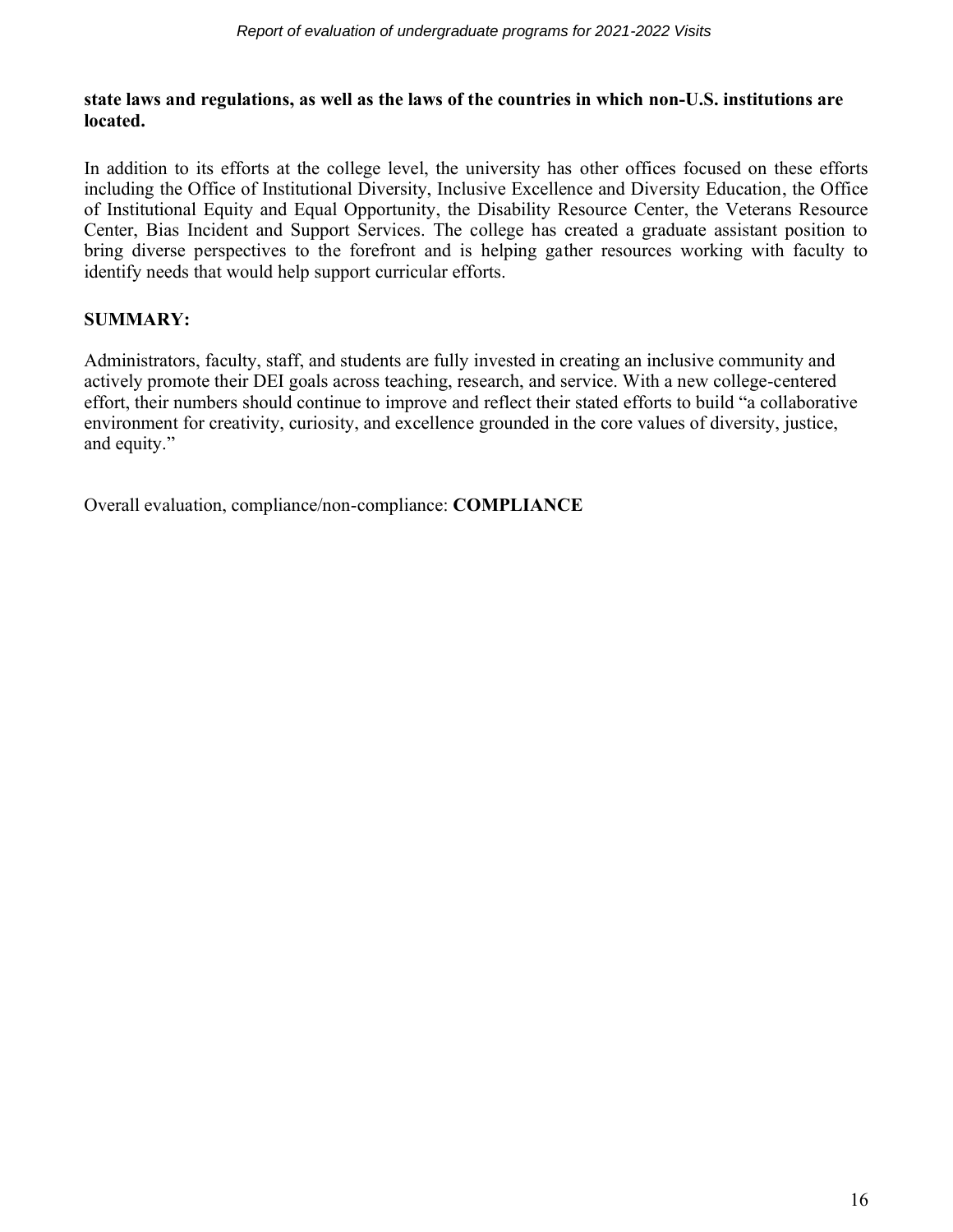# **Table 6. Faculty Populations, Full-time and Part-time**

Show numbers of female, male, minority, white and international faculty members and the percentages they represent of the unit's total faculty. (Report international faculty the same way the university reports them.)

SCHOOLS LOCATED OUTSIDE OF THE UNITED STATES should adjust the response and listing below to best represent the racial/ethnic/socio economic groups of the area's population.

Academic year: 2020 – 2021 Full-time faculty

|                                        |        | % of total | % of total |         |
|----------------------------------------|--------|------------|------------|---------|
| Group                                  | Female | faculty    | Male       | faculty |
| Black/African-American                 | O      | $0\%$      |            | 3%      |
| White                                  | 11     | 38%        |            | 25%     |
| American Indian/Alaskan native         |        | $0\%$      |            | $0\%$   |
| Asian                                  |        | 7%         |            | 3%      |
| Hispanic/Latino (any race)             |        | $0\%$      |            | $0\%$   |
| Native Hawaiian/Other Pacific Islander |        | $0\%$      |            | $0\%$   |
| Two or more races                      | n/a    | n/a        | n/a        | n/a     |
| Other race                             | n/a    | n/a        | n/a        | n/a     |
| International (any race)               |        | 10%        |            | 10%     |

Academic year: 2020 – 2021 Part-time/adjunct faculty

|                                        |        | % of total |      | % of total |  |  |
|----------------------------------------|--------|------------|------|------------|--|--|
| Group                                  | Female | faculty    | Male | faculty    |  |  |
| Black/African-American                 |        | 6%         |      | $0\%$      |  |  |
| White                                  |        | 25%        |      | 69%        |  |  |
| American Indian/Alaskan native         |        | $0\%$      |      | $0\%$      |  |  |
| Asian                                  |        | $0\%$      |      | $0\%$      |  |  |
| Hispanic/Latino (any race)             |        | $0\%$      |      | $0\%$      |  |  |
| Native Hawaiian/other Pacific Islander |        | $0\%$      |      | $0\%$      |  |  |
| Two or more races                      | n/a    | n/a        | n/a  | n/a        |  |  |
| Other race                             | n/a    | n/a        | n/a  | n/a        |  |  |
| International (any race)               |        | $0\%$      |      | $0\%$      |  |  |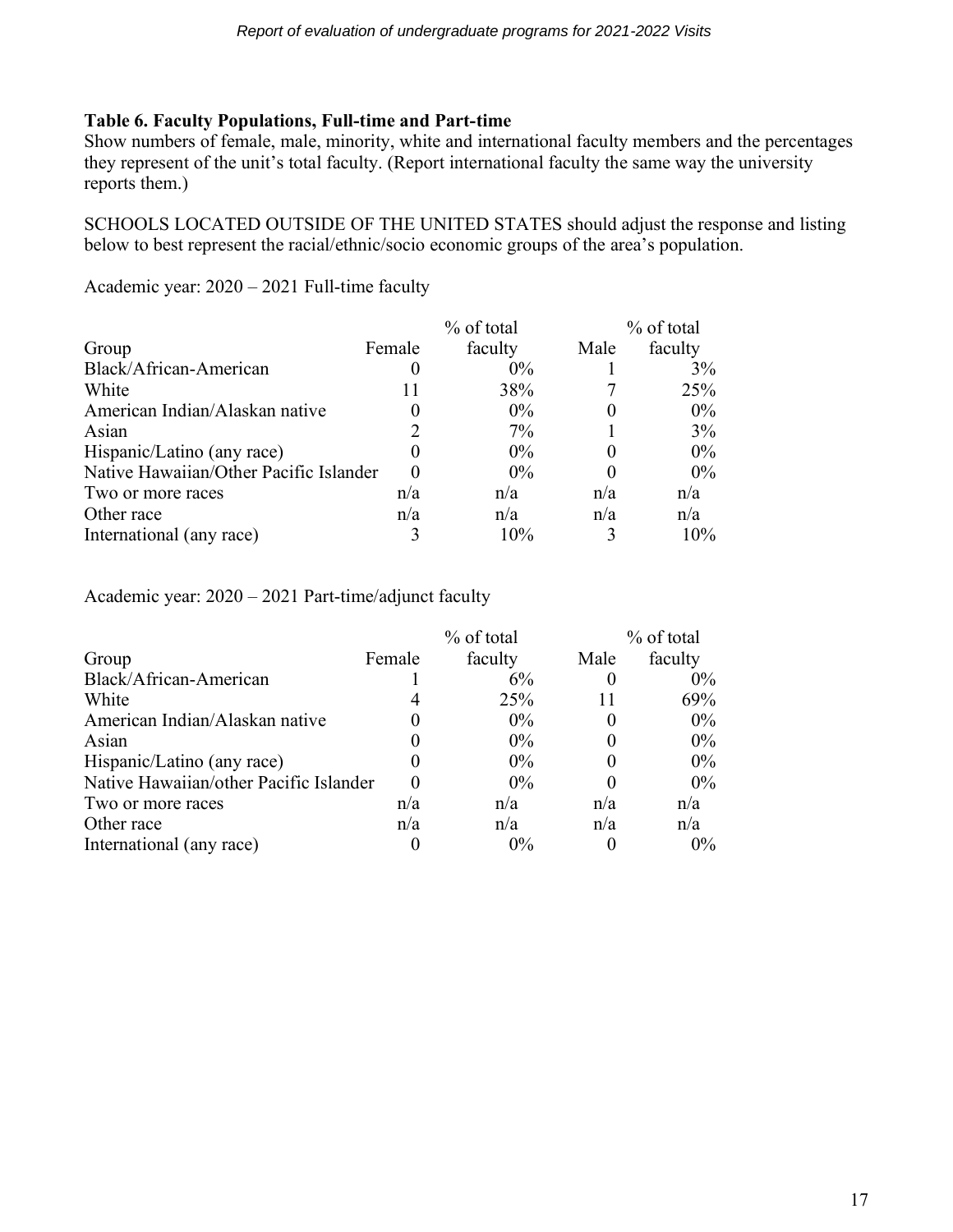# **PART II — Standard 4: Full-Time and Part-Time Faculty**

## **Unit performance with regard to indicators:**

## **a). The unit has written criteria for selecting and evaluating the performance of all full-time and part-time faculty and instructional staff**.

The university has detailed, written procedures describing the process for hiring. These procedures are also followed at the school and department level. A search committee is formed to work on the position description. It drafts ads that are reviewed by the college personnel officer and forwarded to the dean. The college personnel officer posts the advertisement in the university job system. It is advertised on a number of national websites and in national publications. The list includes 25 specialty diversity-related publications. The college has procedures in place for initial interviews and campus interviews. The dean extends the offer at the end of the search.

Part-time faculty are recruited by full-time faculty via their professional networks. The potential candidate is reviewed by the unit head. The unit head contacts the college personnel officer, who reviews the applicant's credentials. If the person does not meet the university's credentialing requirements (such as a graduate degree in the instructional areas), the personnel officer works on the process of alternative credentialing based on years of professional service or some graduate work in the area. The exceptions are sent to the dean for final review.

All untenured tenure-track faculty members receive a merit evaluation annually as do lecturers before they are promoted to senior lecturer. Tenured faculty and senior lecturers are evaluated every other year. The merit review process starts with the self-evaluation. Faculty members discuss their teaching, research/scholarly activities, and service responsibilities. A teaching portfolio is also required by the university. The school's director/department chair reviews the evaluation materials, writes a narrative comment on the faculty member's performance in that area, and assigns a score of 1 to 5 for each area. The self-study states, "The score is multiplied by the distribution of effort agreement weighting and the sum of those scores is the faculty member's merit score for the year."

Tenure-track faculty also have a comprehensive evaluation during years two and four of their appointment prior to the evaluation for promotion and tenure. These evaluations involve the school's and department's promotion and tenure committee, the director or chair, and the dean.

All faculty's teaching is evaluated every semester. If there is an issue, the department head or director will meet with the faculty to discuss any issues. Part-time faculty are evaluated during their first semester of teaching. They are regularly evaluated to make sure performance is being met in the classroom.

## **b). Full-time faculty have primary responsibility for teaching, research/creative activity, and service.**

The School of Journalism and Media has 14 faculty. There are six faculty with PhDs, one holds an MFA, six have a MA, and one BA. There are three professors, seven associate professors, two assistant professors, and two lecturers. The Department of Integrated Strategic Communication has 14 faculty. However, two departed in December of 2021. Thirteen have PhDs, and one is ABD. There are three professors, six associate professors, and five assistant professors.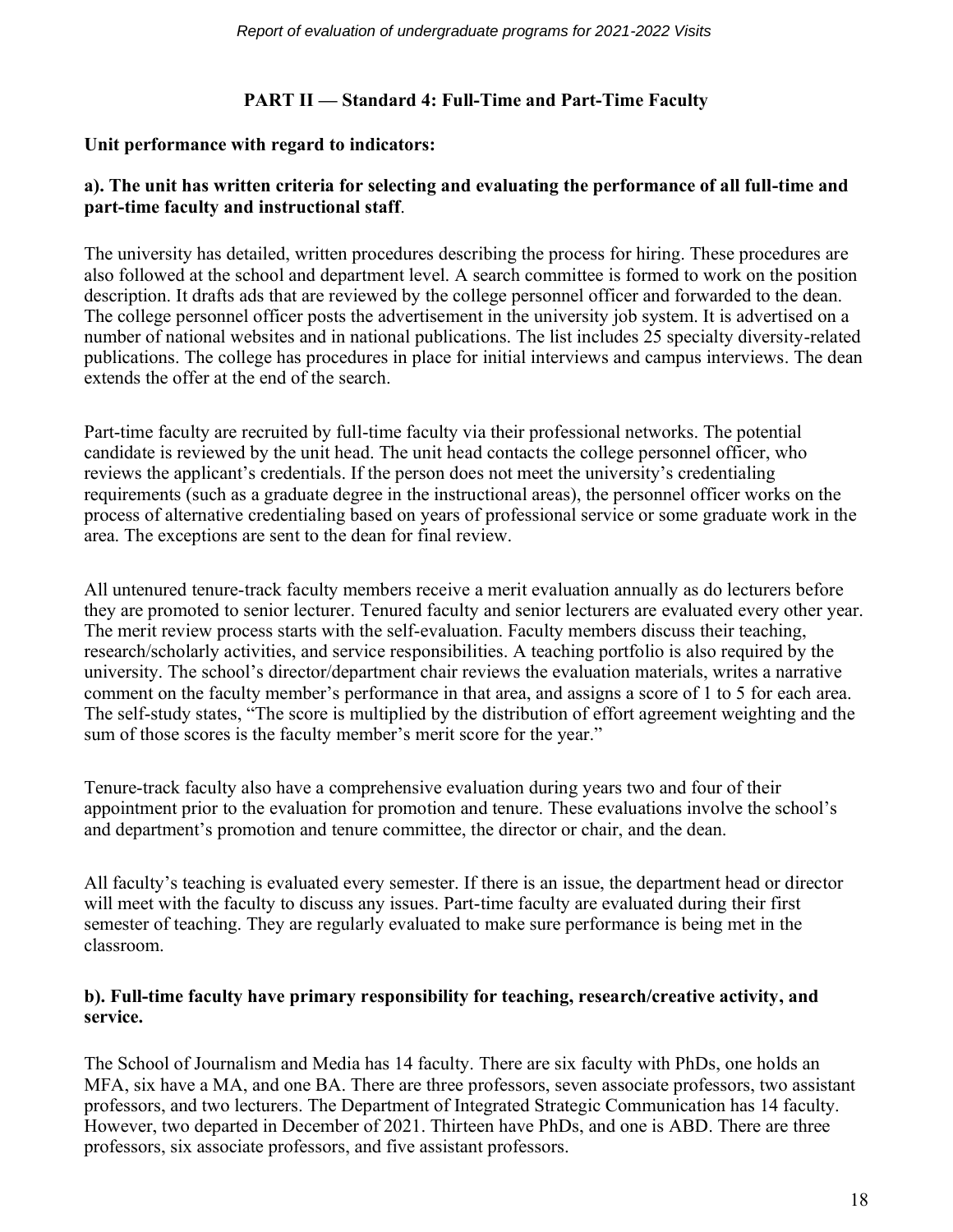According to the self-study, regular-title faculty members allocate 45 percent of their time to teaching. A course is considered 10 percent, so they teach two courses each semester, or four courses per academic year. The other five percent is devoted to independent studies, course development, and working with graduate students. A rule of thumb is 45 percent teaching, 45 percent research, and 10 percent service.

Special-title faculty allocate between 70 to 75 percent of their time to teaching, 10 to 15 percent of their time to scholarship and creative activity, and 10 to 15 percent to service. They teach three, three credit courses per semester.

Lecturers teach four courses per semester. They may have a course reduction for service to the unit and carrying out tasks tied to teaching or outreach.

During the 2018-2019, 2019-2020, and 2020-2021 academic years, 61 to 70 percent of the courses were taught by full-time faculty in the Department of Integrated Strategic Communication. In the School of Journalism and Media, full-time faculty taught between 77.5 percent to 90.5 percent of the core and required courses.

During the student interviews, there was some concern expressed for the School of Journalism and Media that relates to faculty. Student interviews revealed that the number of sections of courses being offered was sometimes an issue. Sometimes there was only one section of a course, and it might fill up or the time might not work in someone's schedule. Students in that area also expressed concern about lack of diversity in faculty. For example, one student has had four classes with the same professor. She commented how more faculty would have provided varying points of view, which would have led to a better learning experience. Students in the Media and Arts and Studies also expressed the unit was shorthanded on production faculty. One commented, "We have technology, but few faculty teaching in the MAS program know how to use the equipment or teach with it." There is a current faculty search in the MAS area, so that may address this concern. These issues did not come up in student interviews for the Department of Integrated Strategic Communication.

# **c). Credentials of the unit's faculty represent a balance of professional and scholarly experience and expertise kept current through faculty development opportunities, relationships with professional and scholarly associations, and appropriate supplementation of part-time and visiting faculty.**

The faculty bring a blend of professional and scholarly experience. In the School of Journalism and Media, there is an average of 10.8 years of professional experience. The Department of Integrated Strategic Communication have an average of 8.5 years of professional experience.

The faculty are active members of local/regional organizations tied to the profession as well as national academic and professional associations such as: the Association for Education in Journalism and Mass Communication, the National Communication Association, the International Communication Association, American Academy of Advertising, and the American Marketing Association.

The college's strategic plan has two goals related to professional development in terms of teaching: 1) empower and 2) transform and excel. Full-time faculty participate in a university-wide program for new faculty offered by the university. Graduate students receive training by the graduate school. The college has started an instructor office hours and an instructor's lounge offered monthly. This is an opportunity for new faculty to meet with seasoned faculty members to ask questions. Faculty also have access to the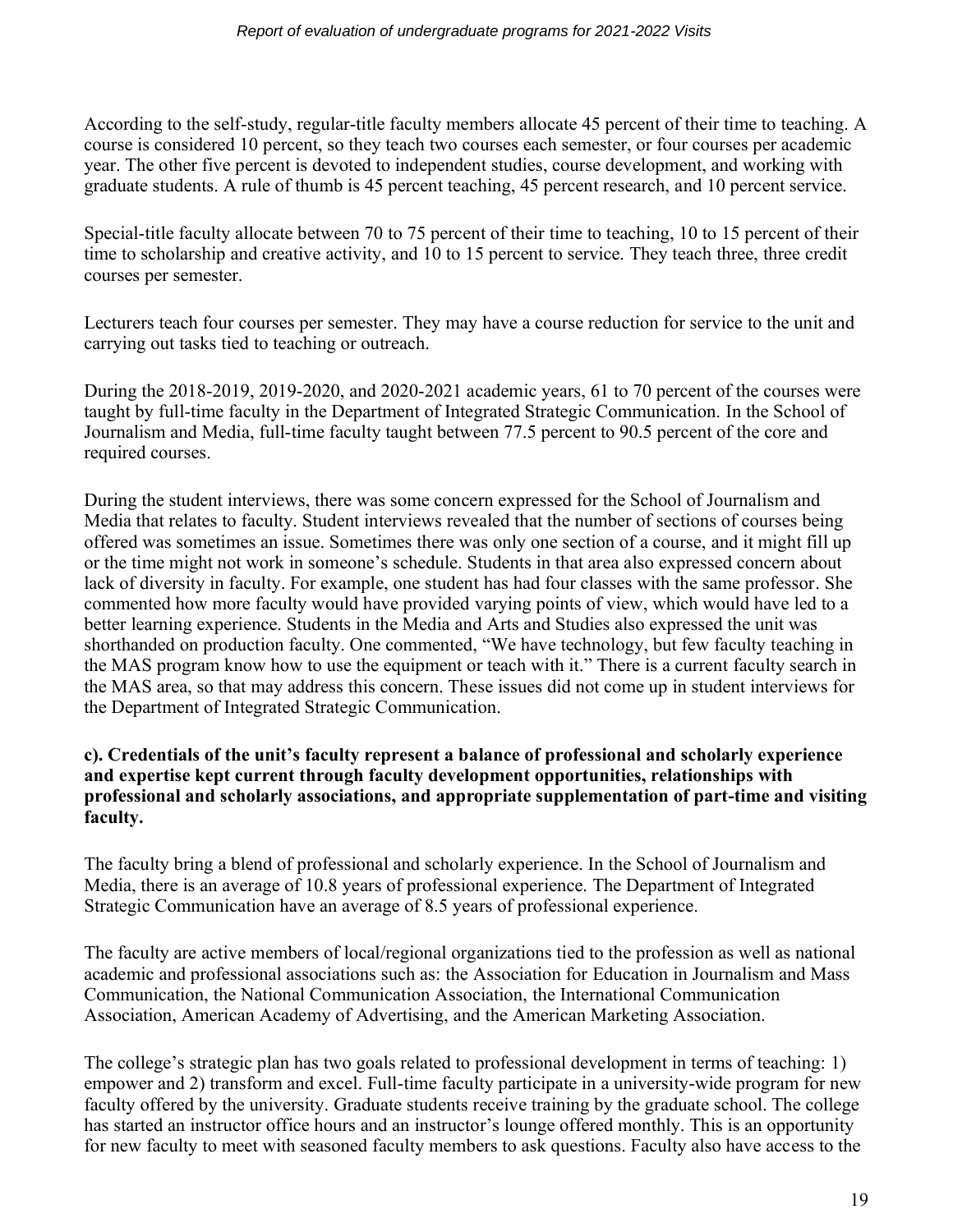Center of Excellence in Learning and Teaching (CELT). CELT supports excellence in teaching and learning. It works with instructors to create engaging, innovative, inclusive learning environments. The college also partners with Academic Impressions, a firm that provides extensive leadership and professional development resources.

Students noted the faculty were readily available for mentoring, advising, and life advice. Faculty are quick to respond to student emails, readily available to meet, and are passionate about what they teach and students' success.

# **d). The unit regularly evaluates instruction, whether onsite or online, using multiple measures that include student input.**

Students complete quantitative and qualitative evaluation forms online for each course every semester. If the response rate is high enough, the results are given to the director and chair after the final grades are posted. The director and chair review the evaluations and discuss any issues with the faculty members. Some faculty will ask for a peer evaluation, but it is not very common. All faculty, full and part-time, are evaluated on teaching each semester.

# **e). The faculty has respect on campus for its university citizenship and the quality of education that the unit provides.**

Administrators and faculty on campus spoke positively about the units' faculty members. They stated the faculty are active in the university and care about their students.

# **SUMMARY:**

One of the unit's strengths is the dedicated faculty. The full-time faculty are actively engaged in teaching, research, and service. The path for promotion and tenure is clearly stated, and all faculty understand what is needed to be tenured and/or promoted. The faculty between the two units are collegial.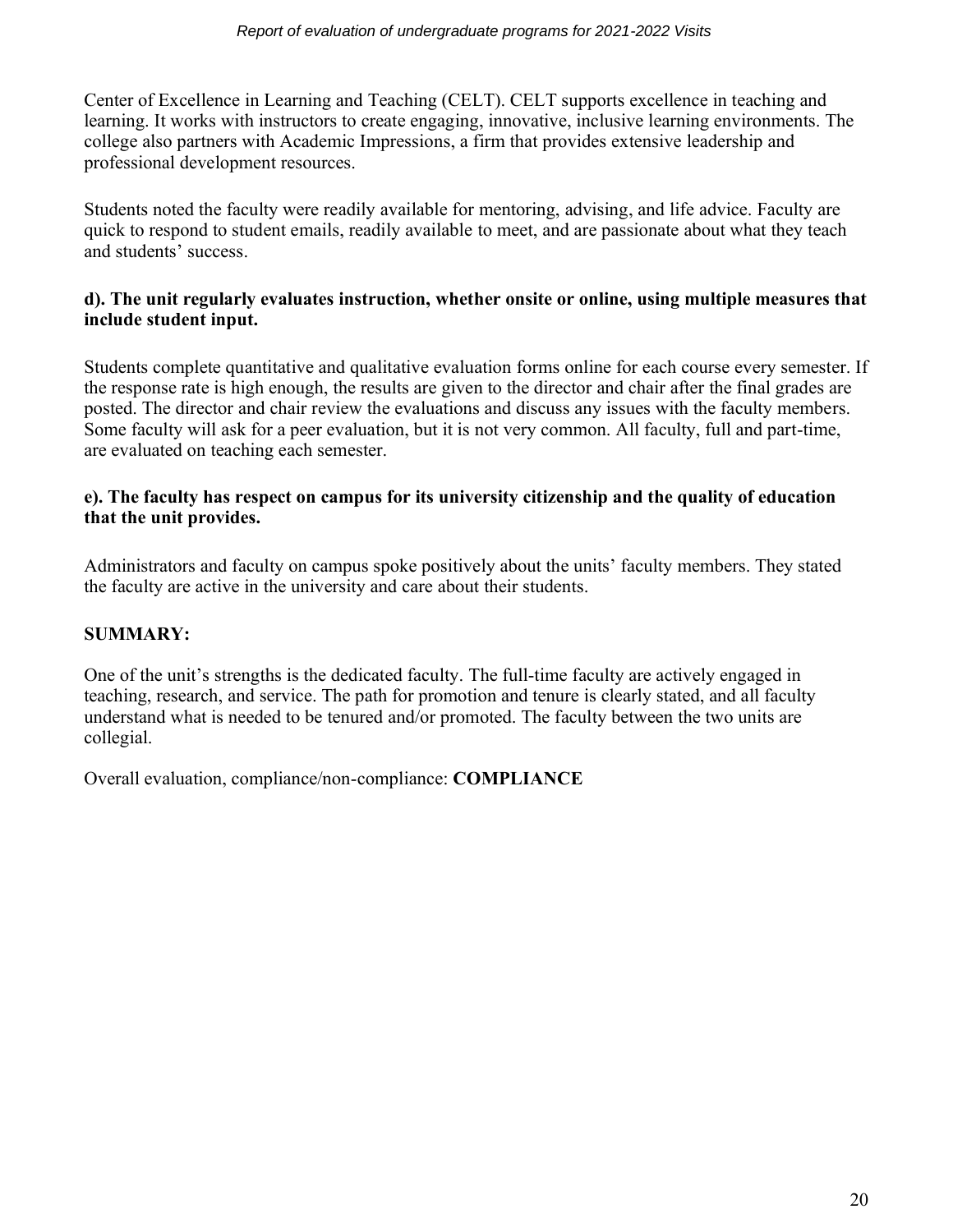# **PART II — Standard 5: Scholarship: Research, Creative and Professional Activity**

## **Unit performance with regard to indicators:**

#### **a). The unit requires, supports and rewards faculty research, creative activity and/or professional activity.**

The unit encourages and supports research, creative activity, and professional engagement. The selfstudy stated, "University faculty have a responsibility for the creation of knowledge. Scholarship related to research and/or creative endeavors must be original, of high quality, and validated by rigorous peer review…"

The Department of Integrated Strategic Communication and the School of Journalism and Media both have detailed guidelines for tenure and promotion. There are guidelines for both the regular-title faculty and the special-title faculty for tenure and promotion. The guidelines clearly state how many articles should be published during the time of appointment to the time of tenure and promotion. They provide a hierarchical list of publication activities and outlets. The guidelines provide specific types of scholarship/scholarly/creative activity. It clearly states the impact a single-authored scholarly book has vs. a multi-authored book. The guidelines in both units discuss the differences in edited books, edited chapters, single-authored peer review articles, multi-authored peer reviewed articles, as well as conference papers, and other types of output.

All full-time faculty in the school and the department receive an annual faculty development allocation between \$1,200 and \$1,500. Faculty can request additional funding from the Finance and Physical Facilities Committee. The committee works with the director and chair to make sure funds are available. There are a number of programs run through the college's associate dean for research including: faculty research project proposals where faculty can request up to \$2,000 for a project that supports extramural grant and contract development; the research and creative activities program which provides \$5,000 to \$7,500 to projects that advance the college's strategic plan.

There is a university research professor award, awards for extramural grant or contract submission, international travel support, and a variety of other programs that promote collaboration. Faculty in the school and the department have been successful in securing many of these awards.

Tenure-track/tenured faculty members feel supported. They stated they have the resources needed to pursue research in their areas of interest. Several noted when they ask for additional funding it is usually not "no," but rather "let me see how we can make this work."

## **b). The unit specifies expectations for research, creative activity and/or professional activity in criteria for hiring, promotion and tenure.**

The units are clear on their expectations for research, creative activity/professional activity. Numerous examples of relevant and appropriate scholarship and creative activities are provided in university documents. There are guidelines for tenure and promotion to associate professor as well as guidelines for promotion to full professor. Faculty must provide detailed accounts of research, creative/professional activity during the merit review process, as well as the annual review for those on tenure-track.

## **c). Evaluation criteria for promotion, tenure, and merit recognition account for and acknowledge activities appropriate to faculty members' professional as well as scholarly specializations.**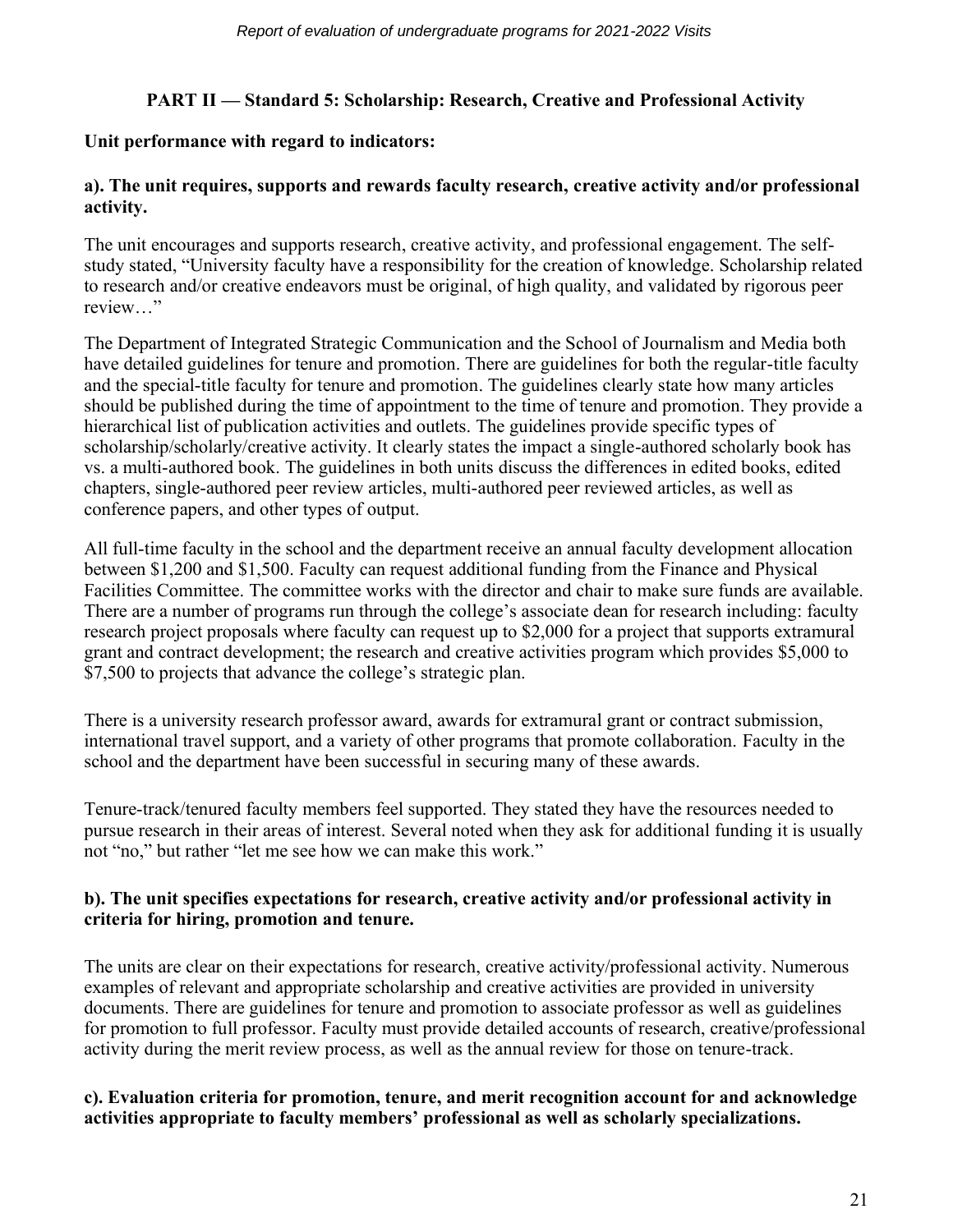The promotion and tenure documents clearly state the evaluation criteria for promotion and tenure. Besides the list of types of research/creative activity, the documents discuss how to assess the quality of the research, the coherence of the research program, and what a sustained program of research looks like.

After reviewing the promotion and tenure documents for both units, it is clear there are specific guidelines for regular-title and special-title assistant professors and associate professors. Assistant professors scholarly and creative activity output is evaluated every year as part of the merit evaluation. The associate professors' research/creative/professional activity if evaluated every other year as part of the merit evaluation.

The unit values research/creative/professional activity. Faculty on both types of appointment (regular or special) know exactly what they need to produce in order to earn promotion and or tenure. Faculty indicated there is a clear path towards promotion and/or tenure, and that they feel supported.

# **d). Faculty members communicate the results of research, creative and/or professional activity to other scholars, educators and practitioners through presentations, productions, exhibitions, workshops, and publications appropriate to the activity and to the mission of the unit and institution.**

The table of scholarship, research, creative and professional activity indicates faculty are communicating their research findings. The faculty have received five internal grants and 19 external grants. They have also produced three scholarly books, one textbook, 14 book chapters, 122 refereed journal articles, 129 conference papers, and 64 articles in non-refereed publications.

Publications have appeared in many regional, national, and international publications including *Journalism & Mass Communication Educator*, *Journal of Communication and Media Studies*, *Western Journal of Communication*, *Communication Quarterly*, *Communication Studies*, *Journal of Brand Management*, and *Computers in Human Behavior*.

# **e). The unit fosters a climate that supports intellectual curiosity, critical analysis, and the expression of differing points of view.**

Faculty members indicate a variety of research methods and topics are welcomed. The department creates an atmosphere of curiosity and critical analysis. It values different points of view. Most faculty collaborate with others on grants and various forms of research and creative activity. Multiple faculty members commented about working with a colleague on a research project. Others noted all different types of scholarship/research creative activity are welcomed and supported.

# **SUMMARY:**

All acceptable forms of research and creative activity are welcome. The units are clear in their promotion and tenure documents, so faculty know exactly what type of activity fits. The guidelines are clear for both special-title and regular-title faculty. The units support research. The university and the college also support activities in this area by offering a variety of grant opportunities.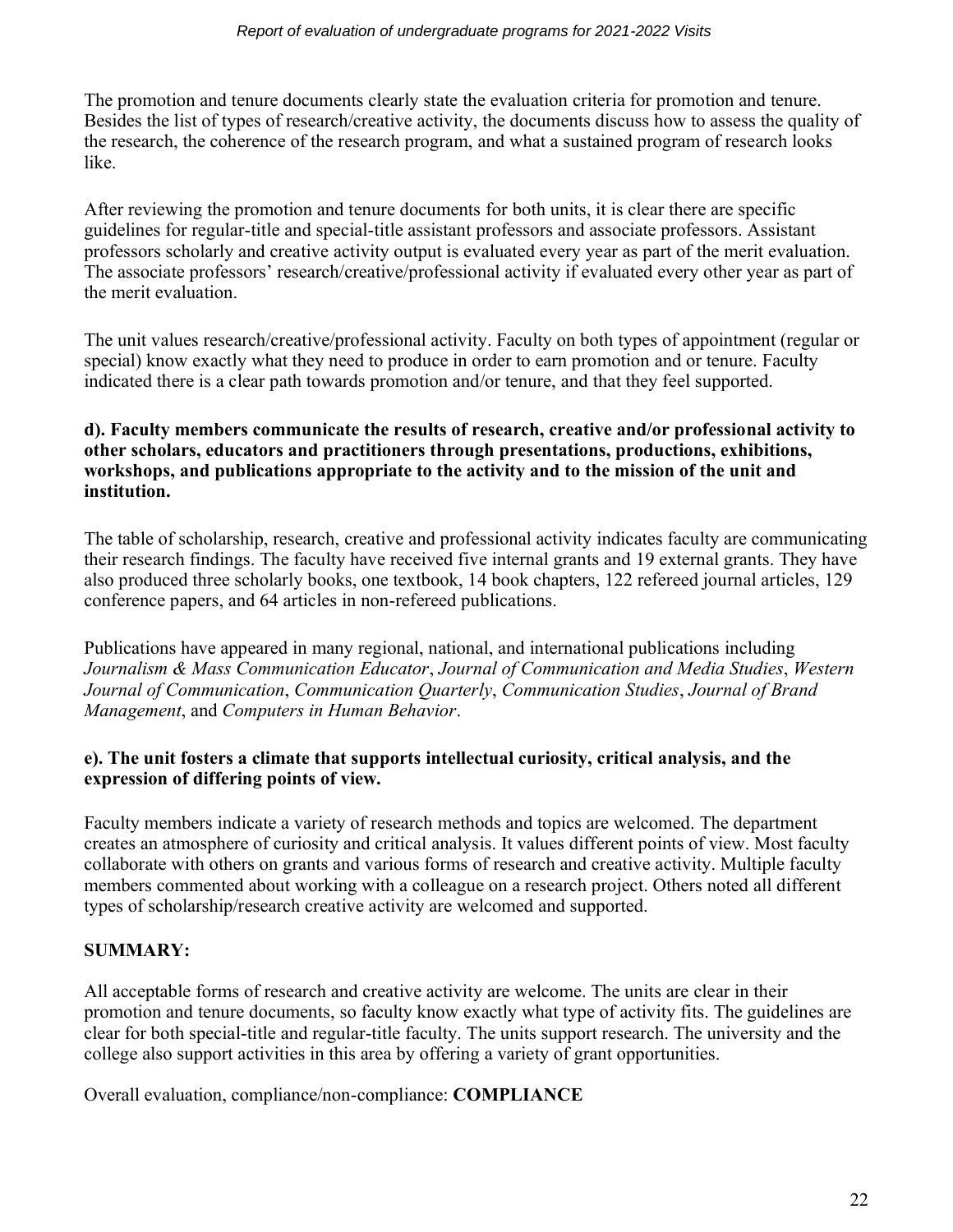|                                                                       |                               | <b>Individuals</b>               |                                               |                                              |                           |                       |
|-----------------------------------------------------------------------|-------------------------------|----------------------------------|-----------------------------------------------|----------------------------------------------|---------------------------|-----------------------|
| <b>Scholarship, Research, Creative</b><br>and Professional Activities | <b>Total</b><br>from<br>Unit* | Full<br><b>Professors</b><br>(7) | <b>Associate</b><br><b>Professors</b><br>(12) | <b>Assistant</b><br><b>Professors</b><br>(5) | Other<br>Faculty**<br>(2) | <b>Totals</b><br>(26) |
| Awards and Honors                                                     | 70                            | $\overline{Q}$                   | 39                                            | 21                                           | $\mathbf{1}$              | 70                    |
| <b>Grants Received Internal</b>                                       | 5                             | 6                                | 17                                            | 8                                            | $\theta$                  | 31                    |
| <b>Grants Received External</b>                                       | 19                            | 14                               | 3                                             | 6                                            | $\theta$                  | 23                    |
| Scholarly Books, Sole- or Co-authored                                 | 3                             | $\overline{2}$                   | 1                                             | $\theta$                                     | $\theta$                  | 3                     |
| Textbooks, Sole- or Co-authored                                       | 1                             | $\mathbf{1}$                     | $\Omega$                                      | $\theta$                                     | $\theta$                  | $\theta$              |
| <b>Books Edited</b>                                                   | $\theta$                      | $\theta$                         | $\theta$                                      | $\theta$                                     | $\theta$                  | $\mathbf{0}$          |
| <b>Book Chapters</b>                                                  | 38                            | 12                               | 20                                            | 6                                            | $\theta$                  | 38                    |
| Monographs                                                            | $\theta$                      | $\theta$                         | $\theta$                                      | $\theta$                                     | $\theta$                  | $\theta$              |
| Articles in Refereed Journals                                         | 122                           | 36                               | 71                                            | 36                                           | $\theta$                  | 143                   |
| Refereed Conference Papers                                            | 129                           | 20                               | 66                                            | 55                                           | $\theta$                  | 141                   |
| <b>Invited Academic Papers</b>                                        | 6                             | $\overline{4}$                   | $\overline{2}$                                | $\mathbf{0}$                                 | $\boldsymbol{0}$          | 6                     |
| Encyclopedia Entries                                                  | $\Omega$                      | $\theta$                         | $\theta$                                      | $\theta$                                     | $\theta$                  | $\Omega$              |
| <b>Book Reviews</b>                                                   | $\mathbf{1}$                  | $\theta$                         | $\Omega$                                      | $\mathbf{1}$                                 | $\theta$                  | 1                     |
| Articles in Non-refereed Publications                                 | 64                            | 52                               | 12                                            | $\theta$                                     | $\theta$                  | 64                    |
| Juried Creative Works                                                 | $\theta$                      | $\theta$                         | $\Omega$                                      | $\Omega$                                     | $\Omega$                  | $\Omega$              |
| Non-juried Creative Works                                             | 85                            | 78                               | 3                                             | $\overline{4}$                               | $\theta$                  | 85                    |
| Other (please specify)                                                | 1                             | 1<br>consultancy                 | $\Omega$                                      | $\theta$                                     | $\theta$                  | 1                     |

\*Co-authored work should be counted as a single publication in the unit totals. However, if, for example, two members of the faculty are co-authors on the same journal article, it would be reported as a publication for both authors. \*\*Includes all full-time faculty who do not hold listed ranks, such as instructors and others on term appointments. Many faculty in this category may hold teaching appointments without significant scholarship, research or creative requirements.

.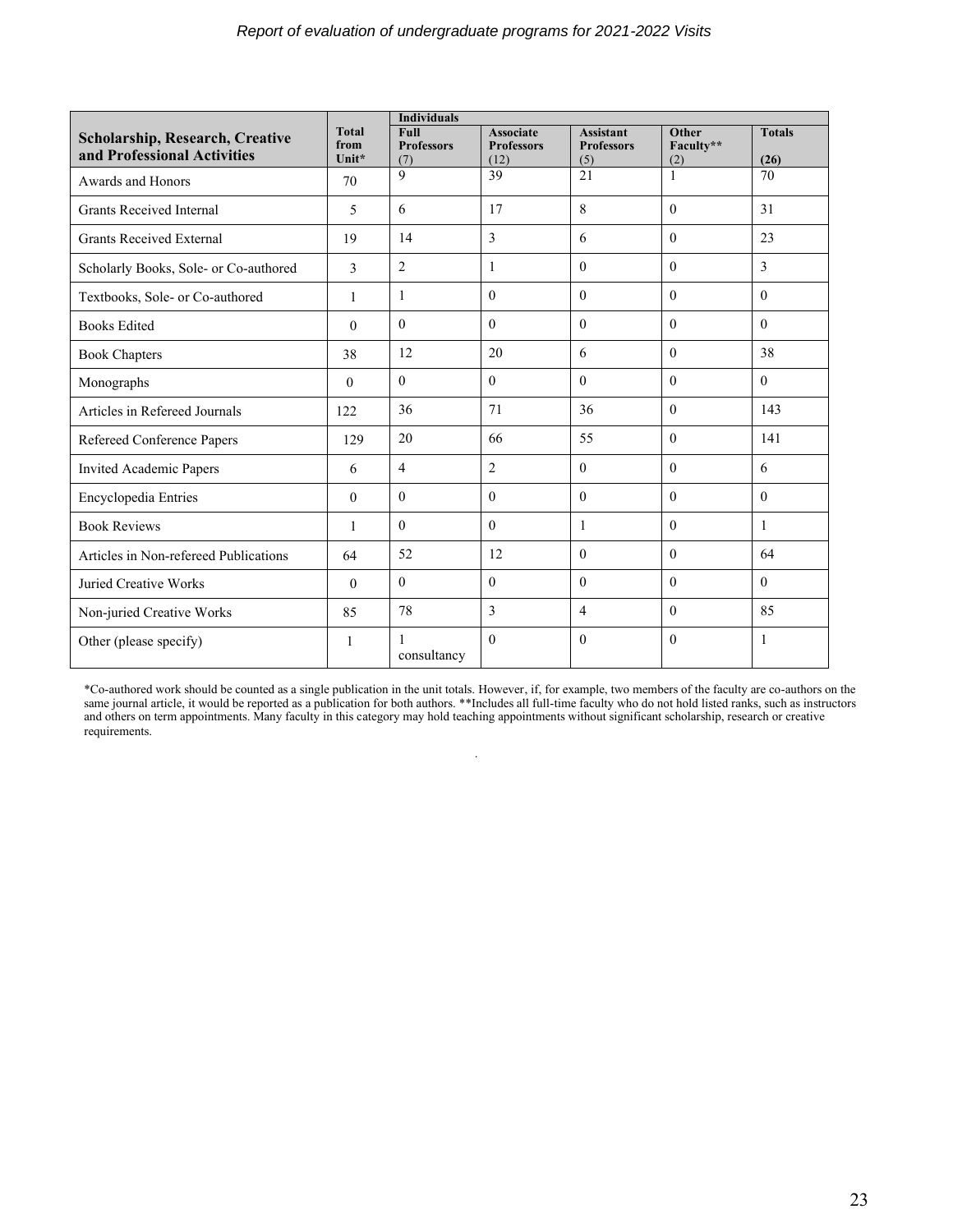# **PART II — Standard 6: Student Services**

#### **Unit performance with regard to indicators:**

## **a). Faculty and/or professional advising staff ensure that students are aware of unit and institutional requirements for graduation and receive career and academic advising.**

The college has a layered advising system with multiple checkpoints to ensure that students are making satisfactory progress in moving toward graduation. Upon entering the college, students are assigned a professional academic advisor. As they commit to majoring in one of units, they also are assigned a faculty advisor. Journalism students are required to meet with their professional and academic advisors each semester before they can register for the upcoming term. Email summaries of the meetings are sent to the students with an invitation to follow up year-round for office, online, or telephone appointments. Students and faculty advisors also have access to the UK Graduation Planning System degree audit. The professional academic advisors regularly review degree audits for their assigned students. Students are expected to evaluate the advising services through a questionnaire survey.

#### **b). Faculty are available and accessible to students.**

Students say most faculty are available more than the university requirement of two hours per week per class. During the pandemic, most faculty responded promptly to student requests. Students and faculty were appreciative of the open-door policy of the dean, director, chair, and administrative personnel.

#### **c). The unit keeps students informed about the activities, requirements, and policies of the unit.**

Students said the college adequately informs them through emails, a monthly newsletter, social media, fliers, bulletin board postings, and advertising notices.

## **d). The unit and the institution provide students with extra-curricular activities and opportunities that are relevant to the curriculum and develop their professional as well as intellectual abilities and interests.**

The feisty *Kentucky Kernel* (founded in 1908) student newspaper/online news website is the backbone of extra-curricular activities. It is monitored by two university staff members, while a faculty adviser oversees photojournalism. The *KRNL Lifestyle + Fashion* magazine is produced by students each semester. WRFL-FM is the university's 24-hour radio station that is managed and operated by students. There are active chapters of the National Association of Black Journalists and Public Relations Student Society of America. Ad Club, the student chapter of the American Advertising Federation, last year won fifth place in the National Student Advertising Competition. Grehan Associates is a student-run marketing and communications firm that serves Lexington area clients on a pro bono basis. It is one of 26 such campus-based firms nationally affiliated with PRSSA. Students helped launch Creator Cats for media arts and studies majors. The group brings together students interested in collaborating on video production, music, writing and visual arts projects.

**e). The accredited unit must gather, maintain, and analyze enrollment, retention, graduation rates and other aggregate information for improving student services and reducing barriers to student success. The unit annually publishes retention and graduation information on its website.**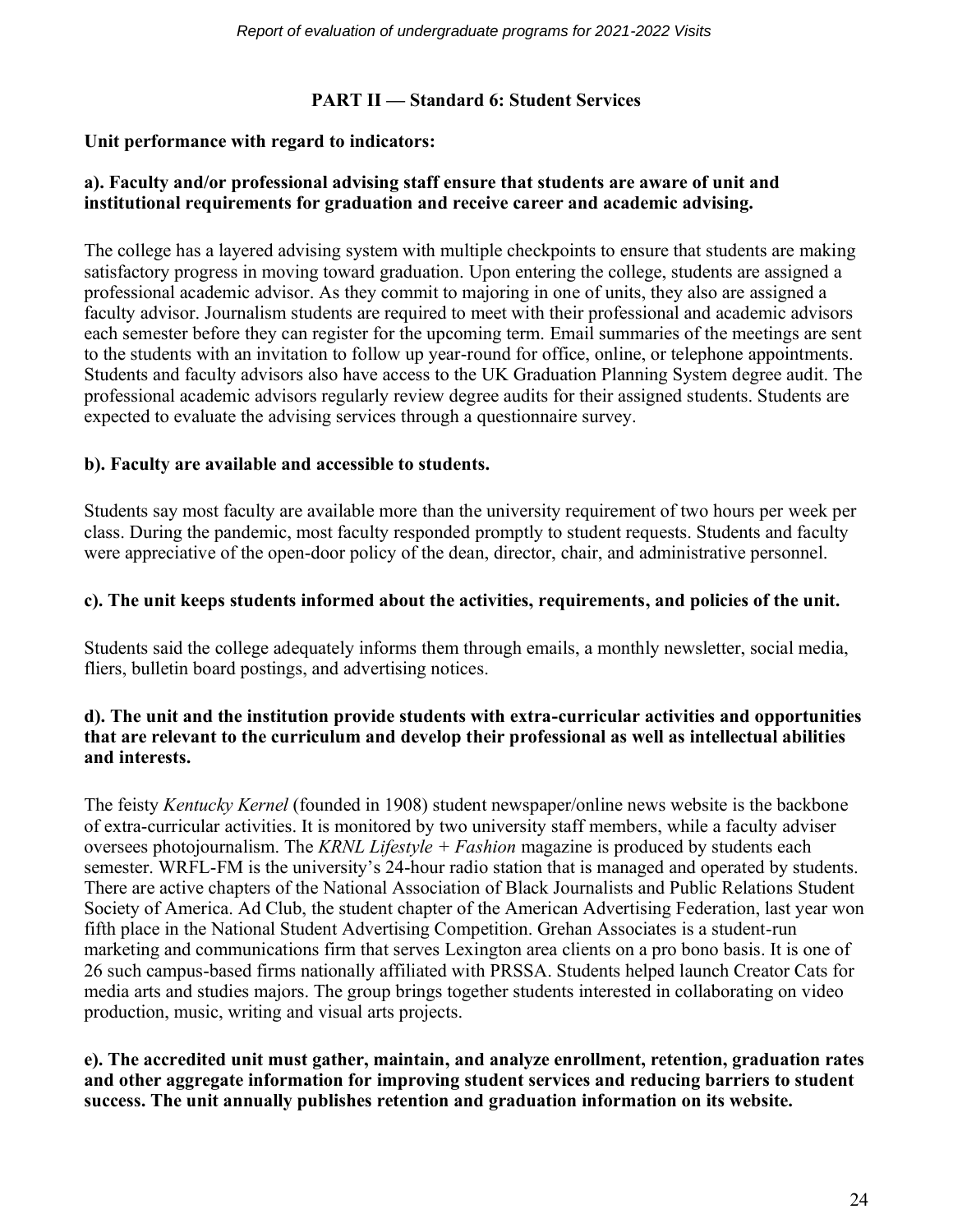Retention and graduation rates are broken out by major and posted on the college's website. Career readiness is a major objective of the university's strategic plan, as amplified by the college's pledge to "shape passions into professions." The Office of Student Success leverages both college and university resources, although it presently has no dedicated career counselor. In 2021, a new Career Development in Communications and Information Professions course was offered. The annual Career Fair was expanded from one day to a full week of programming that includes alumni presentations, resume workshops and best practices in job searches.

# **SUMMARY:**

Student services and extra-curricular opportunities are strong suits of the college and the units under review. Preparing and enabling students to progress toward graduation and into successful careers is strongly emphasized.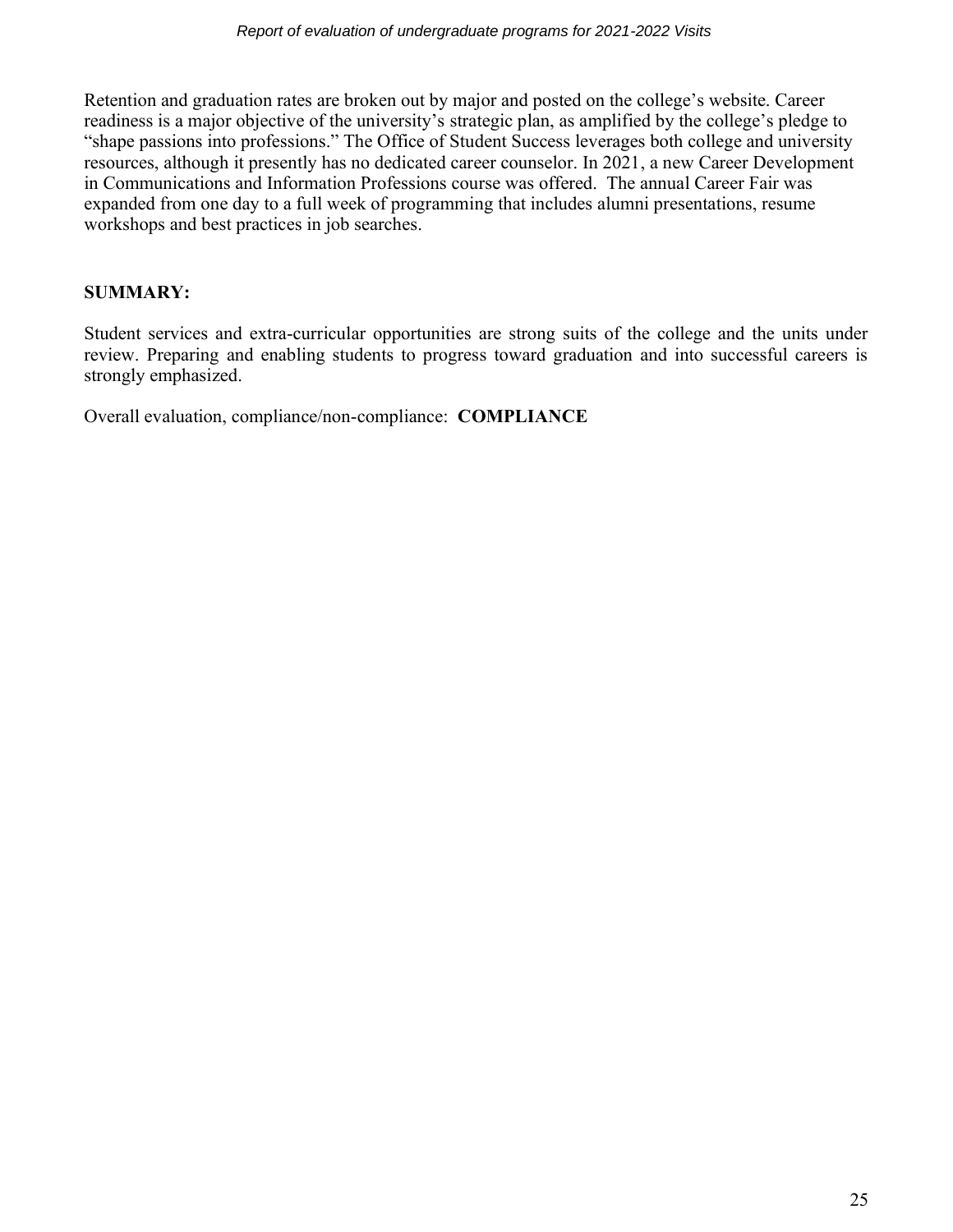# **PART II — Standard 7: Resources, Facilities and Equipment**

#### **Unit performance with regard to indicators:**

# **a). The unit has a detailed annual budget for the allocation of its resources that is related to its long-range, strategic plan.**

Budgeting is centralized at the college level, and the two accredited units cooperate in funding requests with the other two academic units and other student-centered and administrative units in the college. The university operates on a historical incremental budget model, but the budgets can be increased based on performance. Additional university funds are distributed to colleges in three ways: 1) A Net Tuition Revenue model where colleges get 100 percent of the net tuition revenue paid by their students taking their classes and 80 percent of tuition paid by students from other colleges taking their classes; 2) A College Performance Metrics model that rewards colleges based on the number of degrees granted per faculty member, number of underrepresented minority faculty on tenure track, research dollars generated, survey results on work-life indicators and other items; and 3) Innovation funds that invest in new ideas and new programs. The college budget is tied to the NTR model and fluctuates annually based on tuition meaning that colleges that fall short of historical NTR patterns are at risk of facing a permanent budget reduction. The CPM (permanent recurring increases) and Innovation funding (onetime funds not in the permanent budget) are incentivized metrics and reward new ideas.

The dean's office distributes funds to units based on the same metrics used by the university, and it invests in the more cost-heavy programs in the School of Journalism and Media. The dean's office has invested in needed resources, including equipment, research, professional development, and facilities, to improve the college overall. In FY21, the college's combined budget from all sources was \$15.8 million, broken down as follows: \$14.4 million in general funds (including student course fees), \$190,000 in auxiliary funds (all devoted to Student Media), and \$1.55 million in restricted (spendable gift) funds. The dean has invested in all aspects of the college to meet long-term goals in both the accredited units, as well as the college.

#### **b). The resources that the institution provides are adequate to achieve the unit's mission. The resources are fair in relation to those provided other units.**

The budgets in all units in the college increased from 2020-21 to 2021-22. COVID-19 has brought some fluctuation in enrollment and funding, however, support for the accredited programs has been consistent. A COVID-19 driven budget cut of \$1.4 million in 2020 was absorbed by the college and not passed on to the two accredited units.

The university uses incentivized funding based on net tuition revenue and performance metrics. The college tends to perform well on these. However, donor money has filled the gaps. The dean recognizes that the journalism and mass communication programs in JAM and ISC have different approaches and needs than the other units in the college. These two units must teach smaller classes because of their specialized skills-based instruction and have fewer classes in the UK Core Curriculum to serve nonmajors than the other academic units in the college. Therefore, she works to ensure that the units have adequate faculty members to support this instruction and doesn't budget recurring state dollars strictly on credit-hour production. The two units under review comprise about 25 percent of the college's unrestricted budget (state recurring budget and course fees). The unit budgets are bolstered by healthy endowments and other gift funds. In fact, the two units under review hold more than 50 percent of the college's restricted (gift) funds, which help support students, faculty, and programs with yearly distributions of nearly \$120,000 to enhance their more than \$3.1 million unrestricted budgets. The dean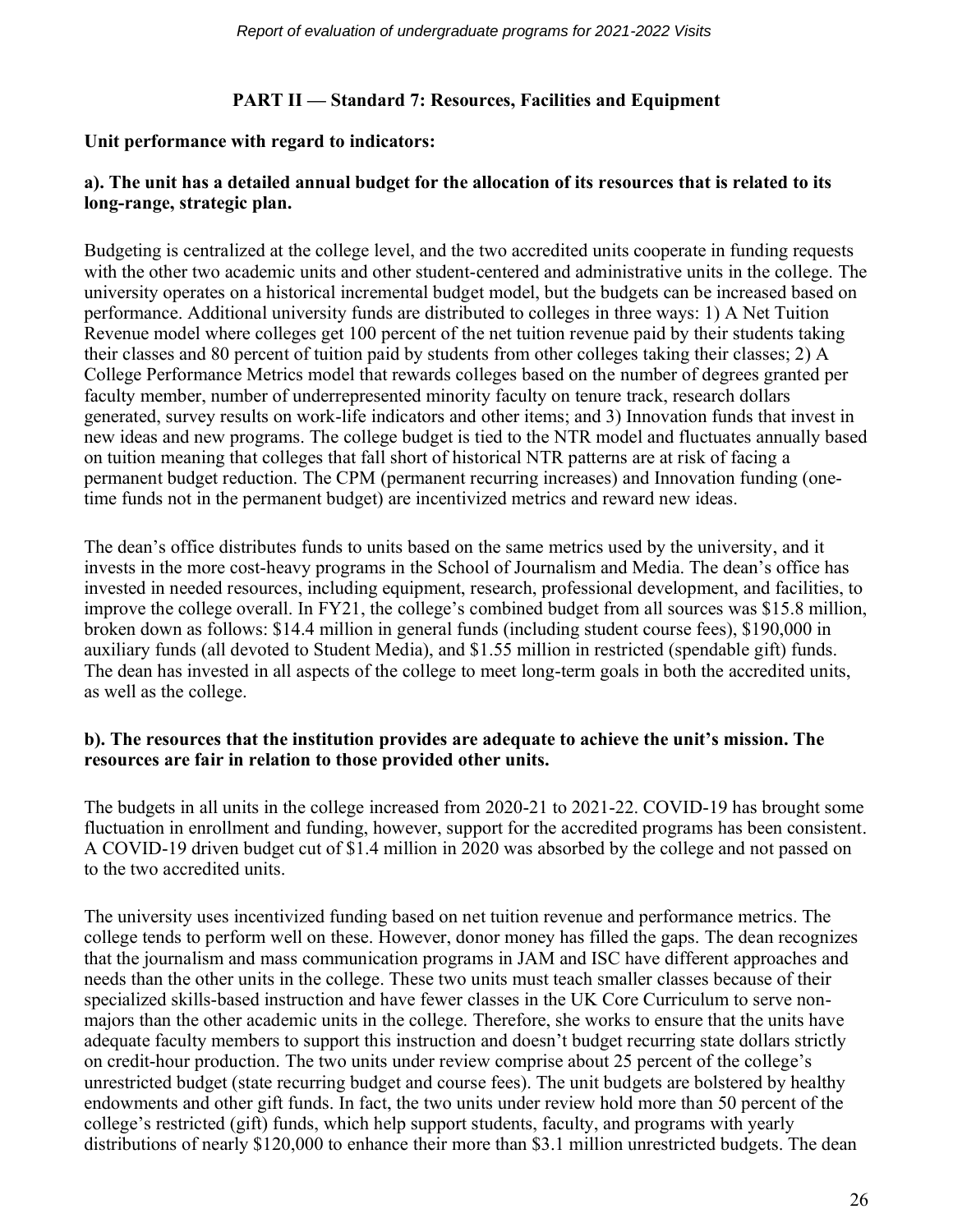is actively working to attract additional donor support for the units and has secured two new endowed scholarships in the past year for these majors.

Since her arrival in 2019, the dean has also stressed spending funds to bolster equipment and facilities and has continually invested in professional development for faculty and staff.

## **c). The facilities of the unit enable and promote effective scholarship, teaching and learning.**

The facilities for the two accredited units and the college as a whole range from modern to antiquated. The ISC and JAM units were formerly housed in the Grehan Journalism Building, which was slated for renovation by the university. ISC had previously moved to McVey Hall, as it had outgrown its space in Grehan. In summer 2018, the remaining occupants of Grehan, which included the School of Journalism and Media, the Department of Communication, the *Kentucky Kernel* newsroom, three computer labs, a classroom, the college advising center, and the college research lab, were moved to the Blazer Dining building. Blazer is a former dormitory and dining hall that has been converted into transient academic space for units at the university whose buildings are begin renovated. As Grehan was being renovated, the space was "seized" by the university, according to faculty, and given to the engineering college. New space was promised to the college for most of its programs, including the two accredited units. However, that space has never materialized.

The accredited units are primarily located in McVey Hall (ISC), Blazer Dining (JAM), and Taylor Education (television studio). The dean's office is in a fine arts library, as is much of the college's information sciences program. Facilities are scattered across campus and tend to be a 10–15-minute walk from one space to another. Elevators are outdated, and disability access is poor in some areas.

ISC faculty offices and the chair's suite are housed in McVey Hall, as well as space for student collaboration. However, the ISC program uses classrooms scattered across campus and does not have its own classroom space or a classroom computer lab. ISC also lacked a dedicated classroom during the 2015 cycle, although it was not being considered for accreditation then. Its faculty uses college conference and meeting space as well as general meeting space in the nearby university center. The university administration has encouraged units to use university center space for conference rooms instead of building their own. *The Kentucky Kernel* student newspaper, the *KRNL Lifestyle + Fashion* magazine, and the college's audio facilities all have space in McVey.

The television studio in Taylor Education operates in the gymnasium of a former high school built in the 1950s. The equipment in the space is modern, and chromakey (green screen) backdrops in the studio allow for a high-quality virtual set. A new TriCaster purchased in the last two years is among, if not the, best in the city, and allows for students to go live via Zoom call. The Taylor Education building, however, is a 10-minute walk from Blazer Dining, where much of JAM is housed. Ultimately, the equipment in the studio is professional grade, but the space itself is below standard. One faculty member commented, "You think in a sports setting, we're the worst in the Southeastern Conference." However, the faculty member said the improved equipment has been a major boost.

The Blazer Dining building houses the administrative offices, faculty, equipment, classrooms, and labs for the School of Journalism and Media, as well as the Department of Communication and the College's central advising office. Much of the space is former dorm rooms. Faculty offices generally are single rooms, while two or three dorm rooms were combined to form classrooms. Panel walls were added to seal spaces. Classrooms are cramped and their past purpose is obvious. The entire space feels transient and temporary. What was expected to be a short-term stay by faculty has turned into three years.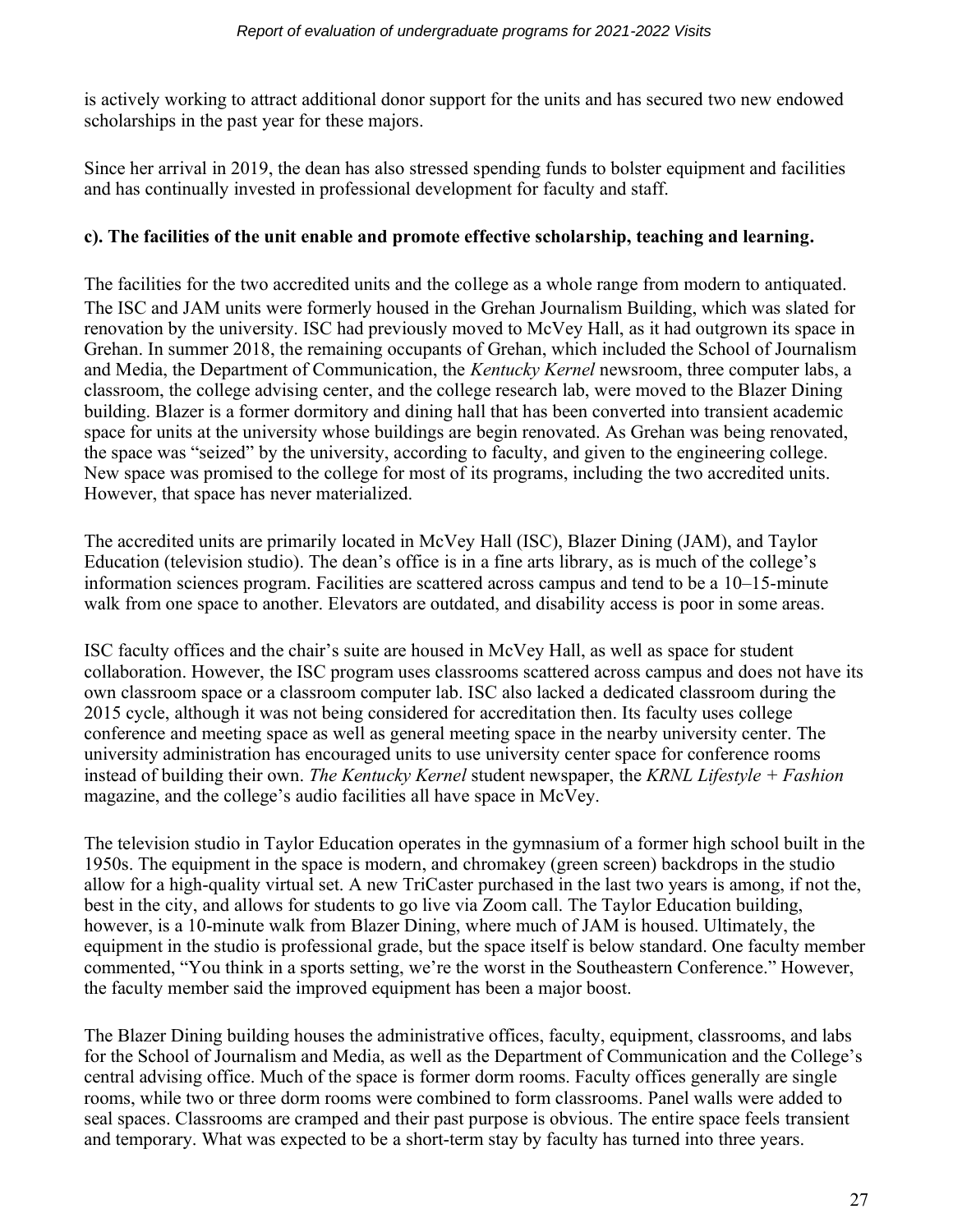One faculty member commented, "How do you have pride in this?" Another said, "It feels like the university doesn't really care about us. We're not a program that's important to the university. We could be, but people come here and see our buildings and say, 'No thank you.' Parents don't want to pay to send their child to school here."

The dean's office suite in Little Library is modern. It is being updated to house the college's central advising team, which is currently located in the basement of Blazer Dining, which in turn is slated to be the home of the student newspaper. This move is seen as the beginning domino toward facilities upgrades.

Despite the temporary nature of much of the space in Blazer, the college has invested in making the space habitable. Signage, carpet, paint, and furniture have been replaced. Window air conditioning units have been added.

Students expressed concern that the college and the accredited programs have no campus identity because there is no central space to call home. Students who had double majors in business said they felt like the business school's space let them collaborate with classmates there, but that collaboration was more difficult in the accredited programs.

The acting provost stressed the need to find adequate space for the college, including the accredited programs, and said the current proposal is to move the college to a renovated Pence Hall, which would have 27,000 square feet of space. Combining that with the space the college has in the Little Library and McVey will give the college 48,000 square feet, versus the 17,583 square feet of space in Blazer. A new television studio in partnership with UK Athletics and JMI Sports, the university's athletics media partner, is planned for Rupp Arena. It would replace the facility in Taylor Education.

#### **d). The institution and the unit provide faculty and students with equipment or access to equipment to support its curriculum and the research, creative and professional activities of the faculty**.

The deficiencies found by the previous site team in equipment were a catalyst for investment in these resources. The college has invested in nearly \$200,000 in new equipment including cameras, lighting, microphones, audio recorders, podcasting kits, and computers. The new equipment is professional grade and is housed in an equipment storage room in Blazer Dining. JAM and ISC students can check out equipment for class projects but are not able to check out equipment for independent work. Students praised the equipment and check out process and said they felt like they had all the tools the needed to complete their assignments and to grow as a media professional. A replacement schedule is being developed to replace broken and obsolete equipment. Faculty consistently said they felt they had all the tools they need for teaching and research. One commented, "When I ask for stuff, they never say no."

Computer lab classrooms have also improved since the last site visit, as the university has replaced computers and the central IT staff is being more cooperative with the units. However, dedicated space is insufficient, and ISC lacks its own controlled lab classroom.

## **e). The institution and the unit provide sufficient library and information resources to support faculty and student research and professional development.**

Faculty and students said library and information resources were sufficient for their work. Students in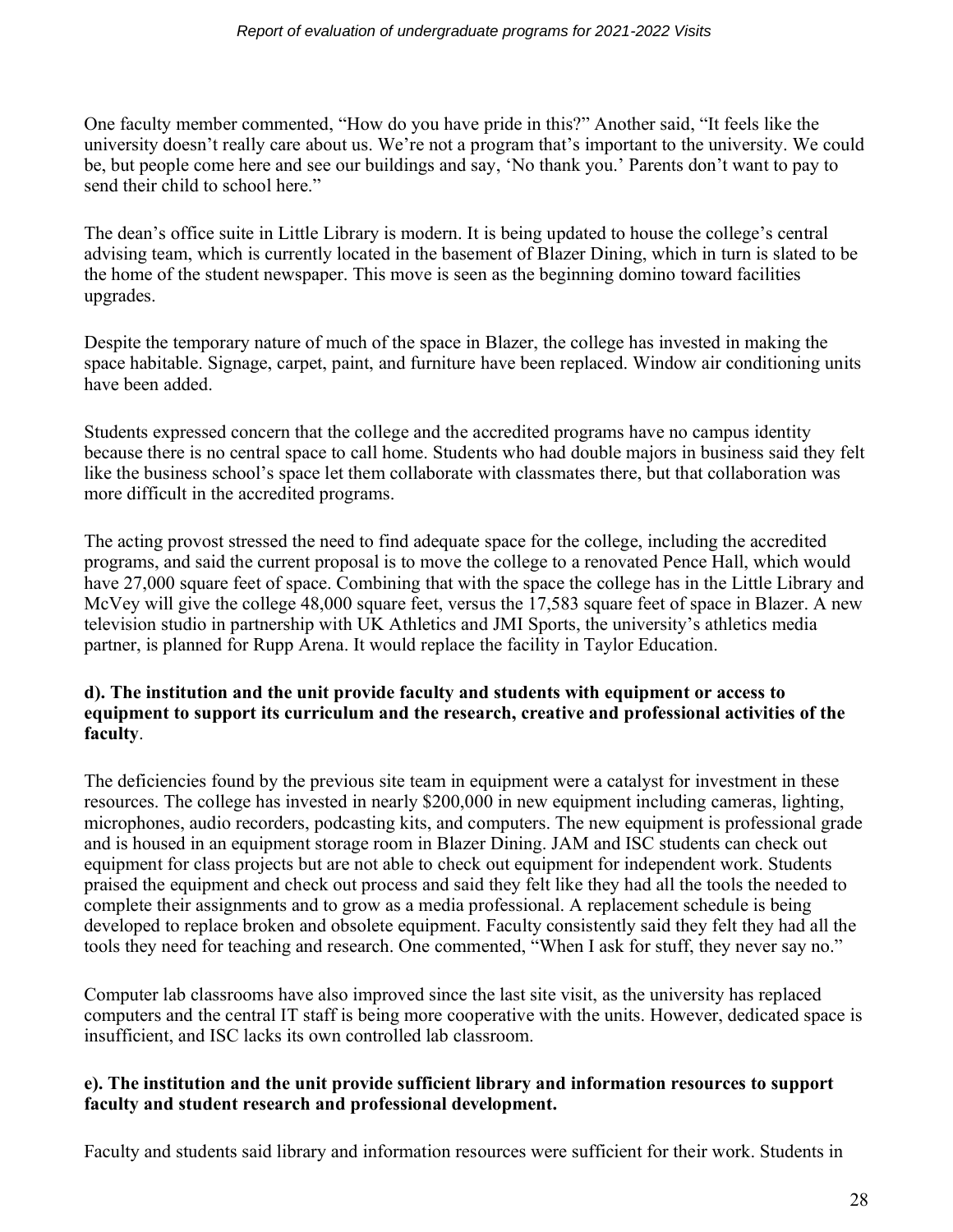the MAS program cited the Media Depot as a great resource for recording equipment and space, editing stations with specialized multimedia software, and technical support for the development of their independent projects.

Full-time faculty participate in a university-wide program for new faculty focusing on instructional tools at the university. Graduate teaching assistants receive similar training by the graduate school. The college also offers a supplemental training program for learning to use these software programs. The college has also contracted with Academic Impressions for professional development of faculty. This external provider offers training and mentorship to faculty, as well as specific bootcamps for specialized topics. These professional development sessions are open to all faculty in the college and the accredited units.

# **SUMMARY:**

The accredited units have a fair and equitable budget and have sufficient funding for equipment. The faculty are stretched thin to cover the curriculum and the number of students in the programs. Many college facilities are outdated, including those in the accredited units. Classroom and lab space is insufficient and scattered, giving the accredited programs and their college a lack of a central identity and sense of place. Facilities are inadequate for the teaching happening inside them and for the expectations of a 21st century media program; however, the dean's leadership has made the best of a bad situation with upgrades to furniture, carpet, and more. Significant purchases of equipment have boosted the capability of the accredited units. The college has supported faculty and staff with a major investment in professional development and research.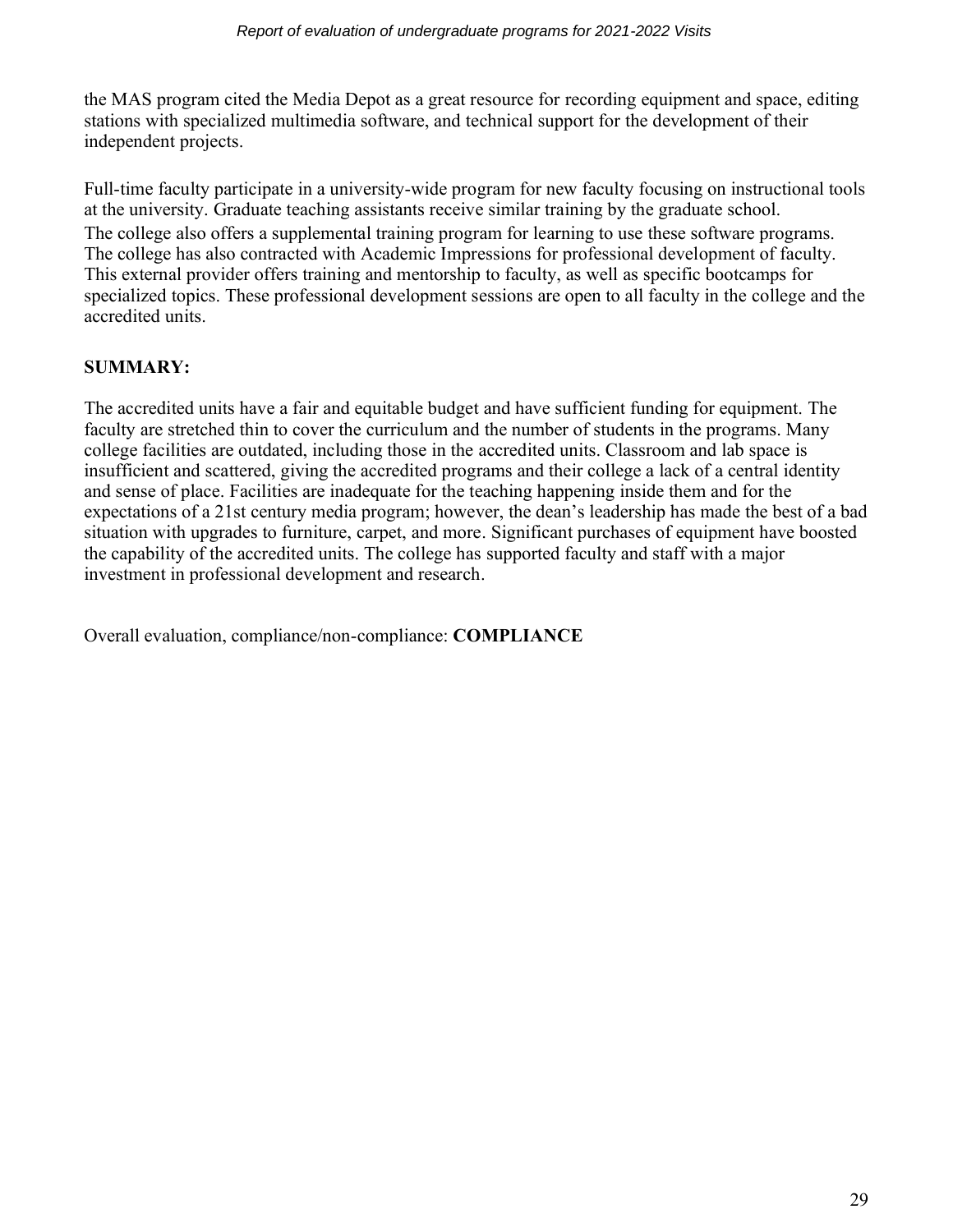# **PART II — Standard 8: Professional and Public Service**

## **Unit performance with regard to indicators:**

## **a). The unit consults and communicates regularly with its alumni and is actively engaged with alumni, professionals, and professional associations to keep curriculum and teaching, whether onsite or online, current and to promote the exchange of ideas.**

The college has stepped up its alumni and professional relations, including an expanded and reconstituted Dean's Leadership Council with nearly 50 members (including many younger alums). Due to the pandemic, the group met in-person for the first time in October 2021. In normal conditions, it will meet twice per year to review operations and strategy, as well as provide advice and help guide innovations. The Dean also engages monthly with a six-member, alumni fundraising committee. The College adequately participates in the \$2 billion Kentucky Can Capital Campaign. However, the pressing facilities challenges now requires more ambitious development strategies. Alumni and professionals are frequent visitors and speakers at campus events. Others are asked to evaluate portfolios of student work. In 2019, the dean developed a monthly e-newsletter distributed to more than 8,000 college alumni and supporters.

#### **b). The unit provides leadership in the development of high standards of professional practice through such activities as offering continuing education, promoting professional ethics, evaluating professional performance, and addressing communication issues of public consequence and concern.**

Prominent programs include the Institute for Rural Journalism and Community Issues and the Scripps Howard First Amendment Center. The institute publishes the *Rural Blog* and *Kentucky Health News*. It also hosts an annual dinner featuring a nationally prominent journalist speaker and awards to outstanding community journalists. The units also house the Kentucky Journalism Hall of Fame and sponsors guest lectures, two speaker series, and an executive-in-residence program.

# **c). The unit contributes to the improvement of journalism and mass communication as academic disciplines by supporting the faculty's involvement in academic associations and related activities.**

The units under review are heavily involved in academic activities and professional activities. For example, the dean is past president of the Association for Education in Journalism and Mass Communication. The director is on the editorial board of *Journalism and Mass Communication Quarterly*. One faculty member is on the board of the Kentucky Associated Press Broadcasters. Another is on the Kentucky High School Athletic Association Hall of Fame nominating committee. Other faculty members are active in the National Federation of Press Women, International Society of Weekly Newspaper Editors, Lexington Jazz Arts Foundation, Commission on Public Relations Education, *Journal of Current Issues and Research in Advertising*, *Newspaper Research Journal*, National Communication Association, *Journal of Business Research,* and American Academy of Advertising.

## **d). The unit contributes to its communities through unit-based service projects and events, service learning of its students and civic engagement of its faculty.**

Some 50 faculty, staff, and students of the college, including the units under review volunteered at a COVID 19 vaccination clinic. Three members of the staff and faculty serve on the campus-wide Diversity, Equity, and Inclusion Committee, which has hosted campus events and meetings open to the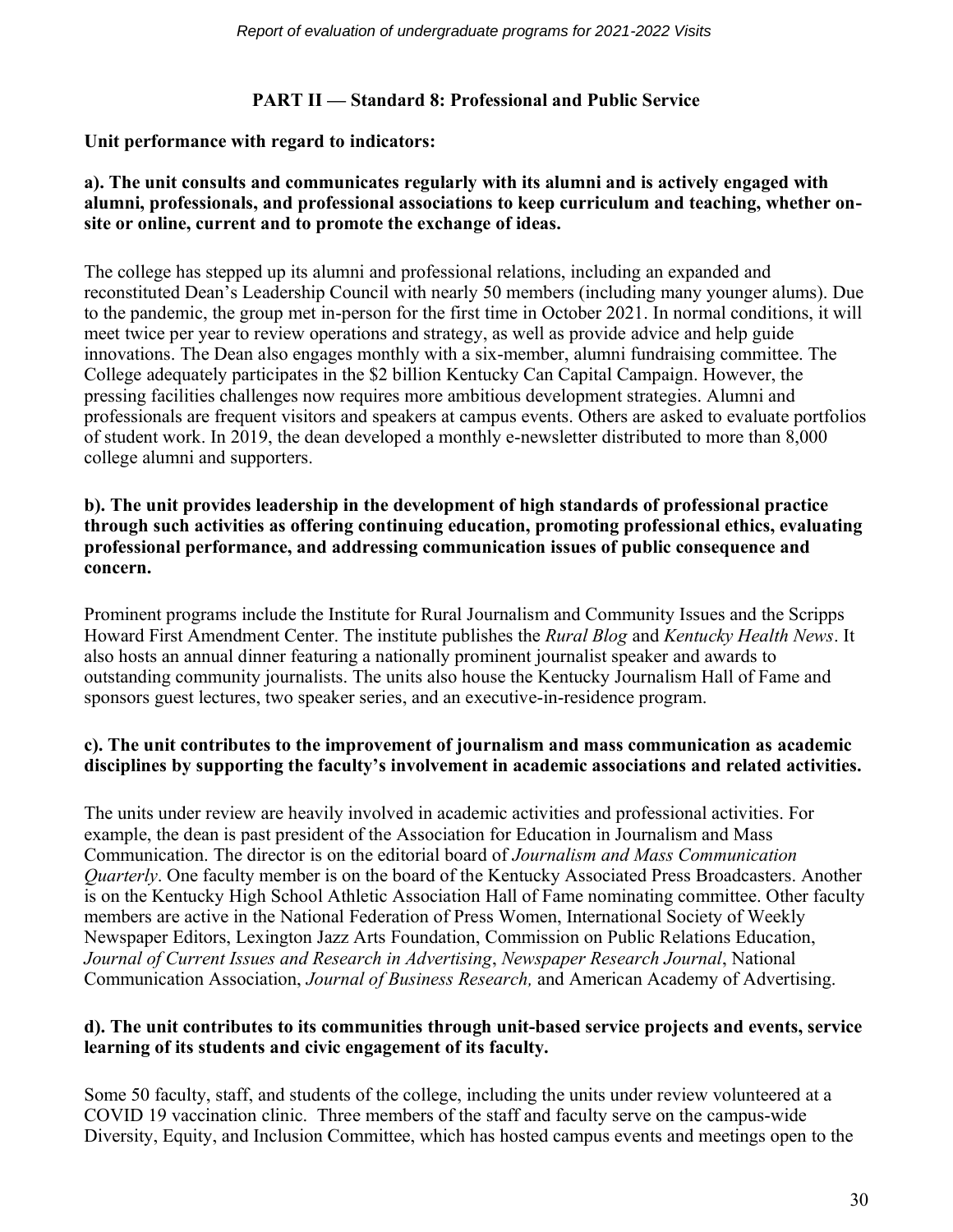public. Service learning and civic engagement activities include work done for non-profits through an on-going study abroad program in Cape Town, South Africa. Other beneficiaries include the Kentucky Public Health Association, Keeneland Racecourse, LexEnd Homelessness Fund, and the Toy Chest Children's Charity.

# **e). The unit supports scholastic journalism through such activities as faculty workshops, visiting lectures and critiques of student work.**

Faculty regularly participate in the Kentucky High School Journalism Association's annual conference by teaching workshops and meeting with students. Faculty also make presentations and offer outreach to state and local students. The campus hosts a well-regarded three-week summer program for Kentucky high school juniors and seniors. Each year, some 1,700 students apply for the 256 spots in the program. A journalism faculty member has held field drone flight demonstrations for students studying film and photography. Last year, the unit partnered with the University of Kentucky College of Education to develop a journalism education track, including an initial set of courses suitable for preparing prospective teachers working in Grades 7 through 12. Last April, the journalism and media unit signed on as a secondary partner for Bourbon County High School's Media Arts/Graphic Design Secondary-Postsecondary Program of Study. The partnership is designed to give high school students a clear path to the MAS degree.

# **SUMMARY:**

Public service is a thriving tradition at the college, particularly in the journalism unit. Both units under review have productive relationships with community and media organizations. Faculty members are actively engaged in local, state, national and international professional service activities.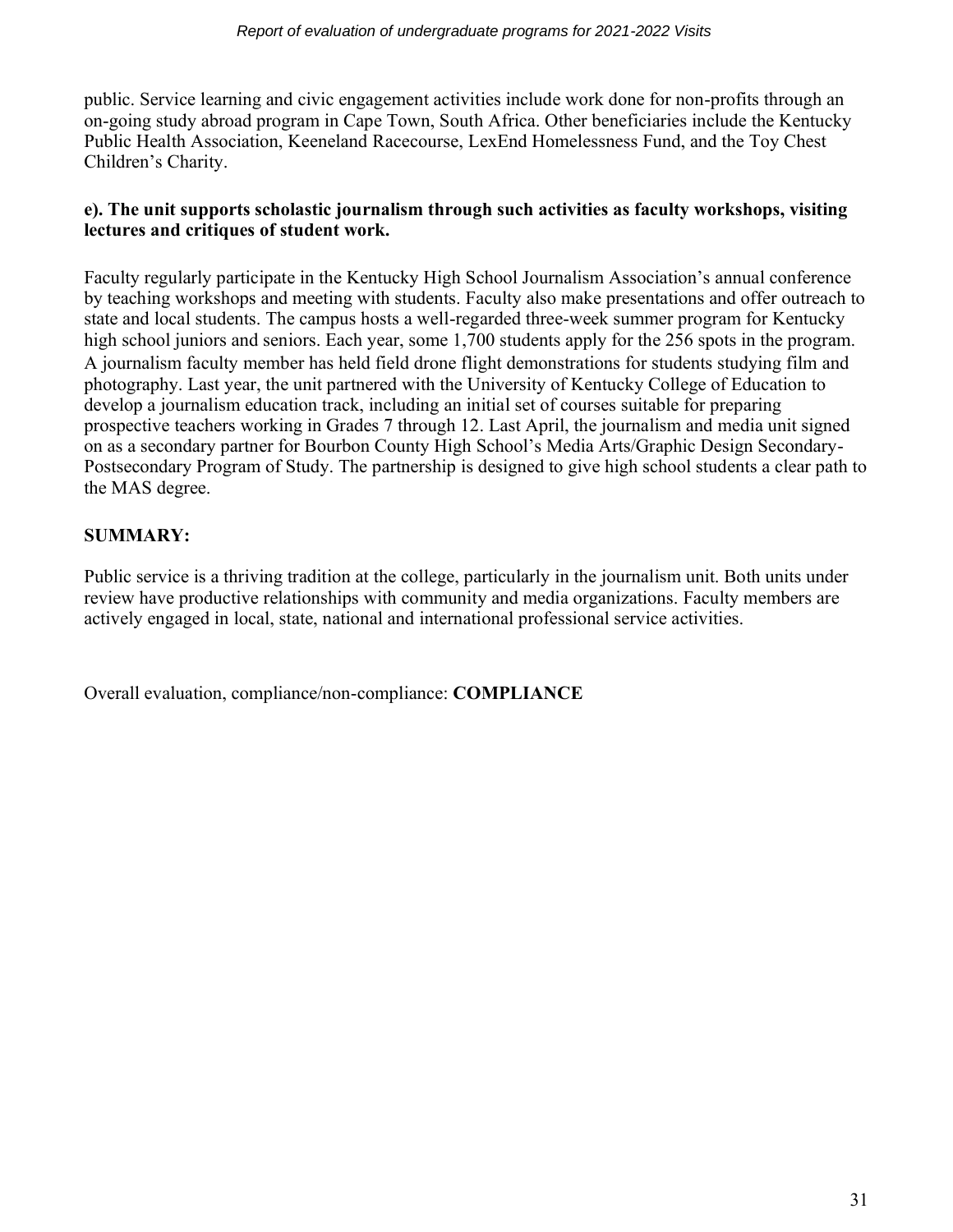# **PART II — Standard 9: Assessment of Learning Outcomes**

# **Unit performance with regard to indicators:**

*The Accrediting Committee and Council seek site-team reports on assessment that are appropriately detailed for a judgment on compliance that is informed, fair and consistent from one team to another. Please respond to each of these questions in your report on indicators (a), (b) and (c):*

#### **a). The unit defines the goals for learning that students must achieve, including the "Professional Values and Competencies" of the Council.**

• Who is in charge of the assessment program (e.g., administrator, sequence coordinator or faculty committee)?

In Integrated Strategic Communication, the Student Success Committee reviews the assessment plan annually and makes recommendations for any changes to the full faculty. In the School of Journalism and Media, assessment reviews are done by sequence coordinators and the director who then make recommendations to the full faculty.

• How has the unit verified that core and required courses cover all 12 of ACEJMC's professional values and competencies?

The units' Program Student Learning Outcomes (PSLO) are tied to the 12 professional values and competencies. The units report on the PSLOs annually to the university. The curriculum map listing the courses tied to the PSLOs is part of the report they turn in to the university. The language used in the PSLOs is tied to ACEJMC's professional values and competencies.

• How has the unit ensured that the syllabuses for these courses state learning outcomes that address the values and competencies appropriate for each course?

It is clear when reviewing syllabi that some competencies are tied to the student learning outcomes listed for the course. One weakness is that not all syllabi list learning outcomes and course objectives.

## **b). The unit has a written assessment plan that uses multiple direct and indirect measures to assess student learning.**

• What direct measures of assessment does the unit use, where in the curriculum and when?

The Department of Integrated Strategic Communication uses projects from three upper-division courses and one introductory course as its direct measures. The evidence used is project papers. It also uses a portfolio that is reviewed by alumni. Faculty gather the materials throughout the academic year.

# *Journalism*

Journalism uses a combination of course-based artifacts scored by the course instructor as well as an internship supervisor's evaluation. The course-based artifacts are gathered from lower-division and upper-division courses throughout the academic year.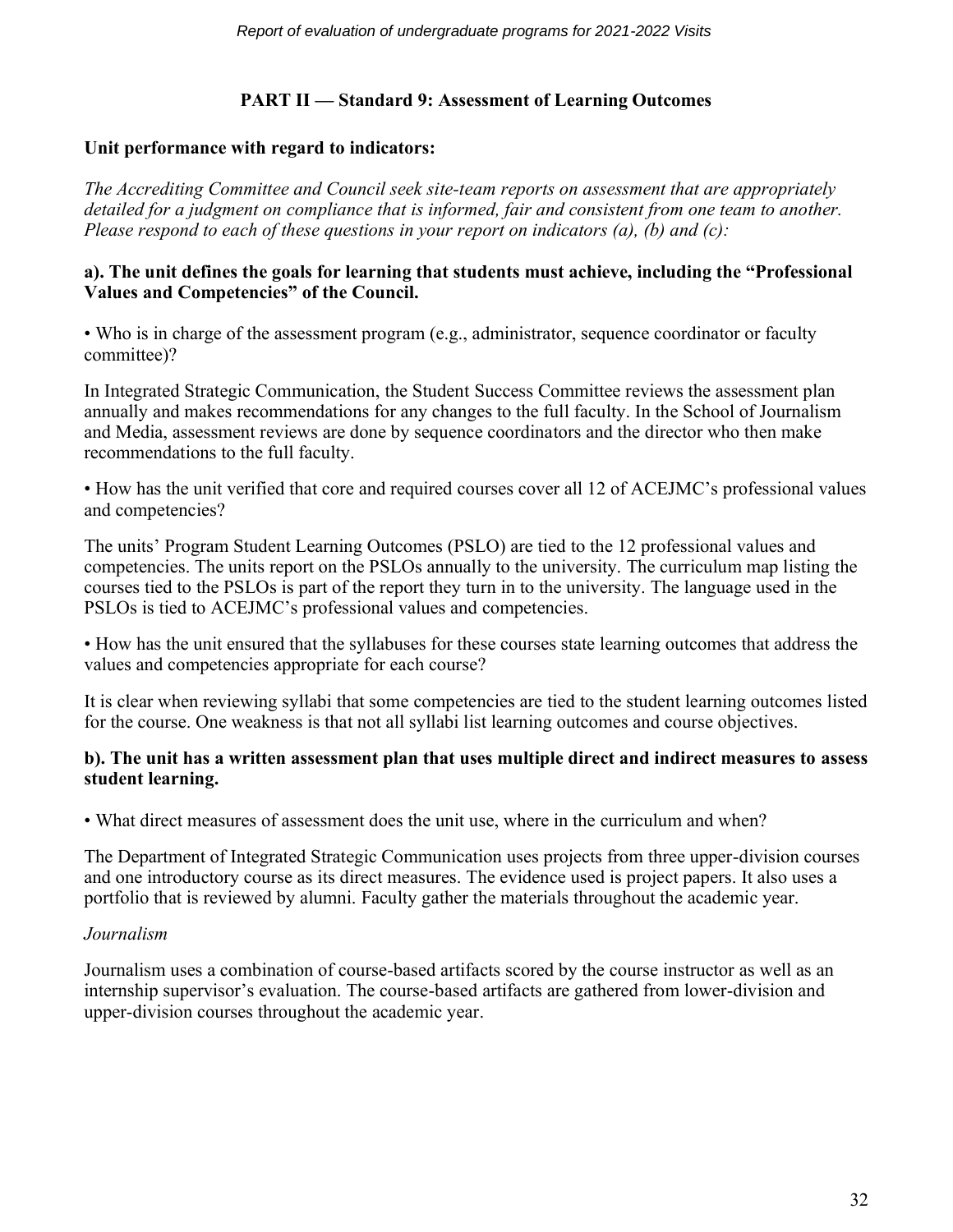# *Media Arts and Studies*

Media Arts and Studies collects course-based artifacts from seven different upper-level courses as well as internship supervisor evaluations. The course-based artifacts are collected throughout the academic year.

• What indirect measures does it use, where and when?

The self-study indicates the three indirect measures used by all programs under review are grade distributions, retention and graduation rates, and employment status. In addition, students have won awards in the Kentucky Associated Press Broadcasters College Awards, the Hearst Journalism Awards, College Photographers of the Year Awards, Society of Professional Journalists, and the Associated Press Pacemaker Awards. The ISC department also uses the internship evaluation as an indirect measure.

• Are these measures effective for assessing ACEJMC's professional values and competencies?

The assessment measures are tied to ACEJMC professional values and competencies. The university assessment office has been in flux for a few years, and this hindered the assessment process. A number of leadership changes in the units interrupted the assessment process. The language used in the PSLOs ties to the ACEJMC professional values and competencies. Units review courses from all levels. The indirect measures could be strengthened, and they could look to find additional indirect and direct measures not tied to grades.

# **c). The unit collects and reports data from its assessment activities and applies the data to improve curriculum and instruction.**

• How does the unit collect and analyze the findings and identify unsatisfactory learning of specific values and competencies?

The units collect and analyze the findings each year after completing the university PSLO report. Units then meet with the faculty to discuss adjustment to assignments and revisions to the syllabi for the following year.

• What specific values and competencies had graduating classes not mastered satisfactorily?

In 2020-2021, MAS assessed three PSLOs. Student performance was at or above the benchmark for each PSLO. Journalism students did not meet the benchmark for the PSLO "Demonstrate an understanding of gender, race, ethnicity, sexual orientation  $\&$  other forms of diversity in domestic society in relation to mass communication." ISC students did not meet the benchmark for the PSLOs: "Students will understand the historical and social roles of the allied ISC industries and apply professional ethical principles accordingly," and "Students will conduct research and evaluate information in multiple contexts through ISC-appropriate methods and sourcing."

• How does the unit decide how to address these areas of concern and what actions did it take to do so?

As uneven as the yearly assessment reports are, there is clear evidence the faculty close the loop. They take the feedback from alumni, professionals, and faculty scores on the rubrics and make curriculum tweaks as needed. The new ISC curriculum is an example of taking feedback and implementing it to improve the student experience. Journalism has also made changes to the major and minor core. They tweaked the theory class, added a new course in law and ethics to replace an existing class, and added three, 1-credit courses in topics such as AP style/grammar, video fundamentals, and professional portfolios. The self-study also discusses MAS tweaking course activities and assignments based on assessment results.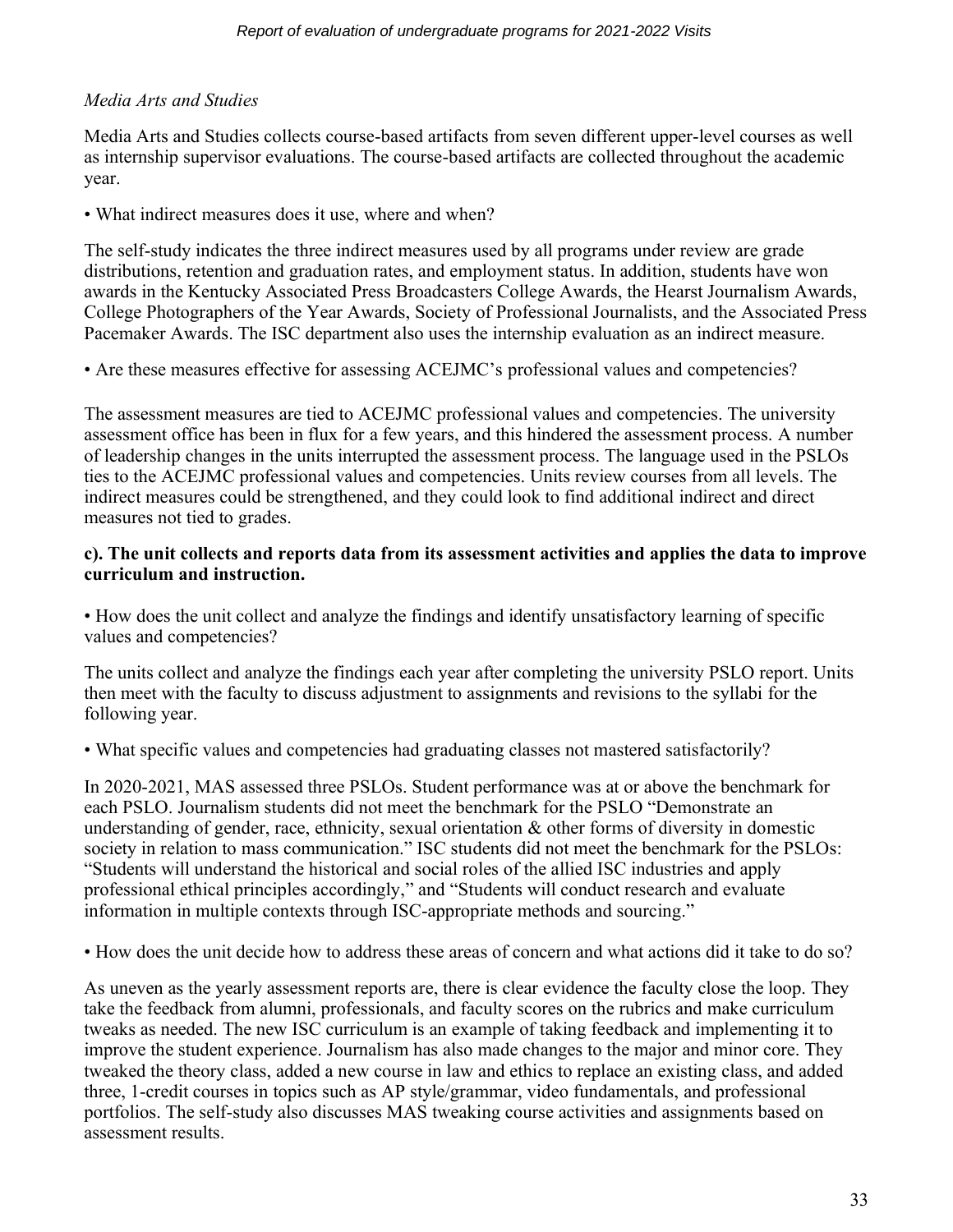• How does the unit evaluate whether its actions overcame the weaknesses in student learning and what were the results?

The units implement their assessment plans every year. All units collect assessment data yearly to identify if the weaknesses have been addressed. The assessment reports include a plan on how the curriculum will be tweaked to address the weaknesses.

• Was the program of data analysis and action effective for identifying and overcoming unsatisfactory student learning?

The units are collecting and analyzing assessment data. The units have the data, they have a plan on how to use it, and they indicate how to improve the curriculum to overcome unsatisfactory scores on the PSLOs.

#### **d). The unit maintains contact with the alumni to assess these experiences in the professions and to provide suggestions for improving curriculum and instruction.**

The unit maintains contact with alumni. However, there is no evidence in the self-study or through interviews that there is any form of alumni survey to ask about their experience in the profession after graduation. Any feedback would be provided anecdotally or informally.

## **e). The unit includes members of journalism and mass communication professions in its assessment process.**

The units include members of the profession in the assessment process. The units use professionals to review capstone projects and assess internship performance.

# **SUMMARY:**

The units have direct and indirect measures to assess each professional value and competency. Faculty use the data to improve the curriculum. The weakness is the lack of data provided in the self-study, but the units cannot be penalized for disfunction at the university level. The units have assessment plans, collect data on a regular basis, and analyze the data to close the feedback loop.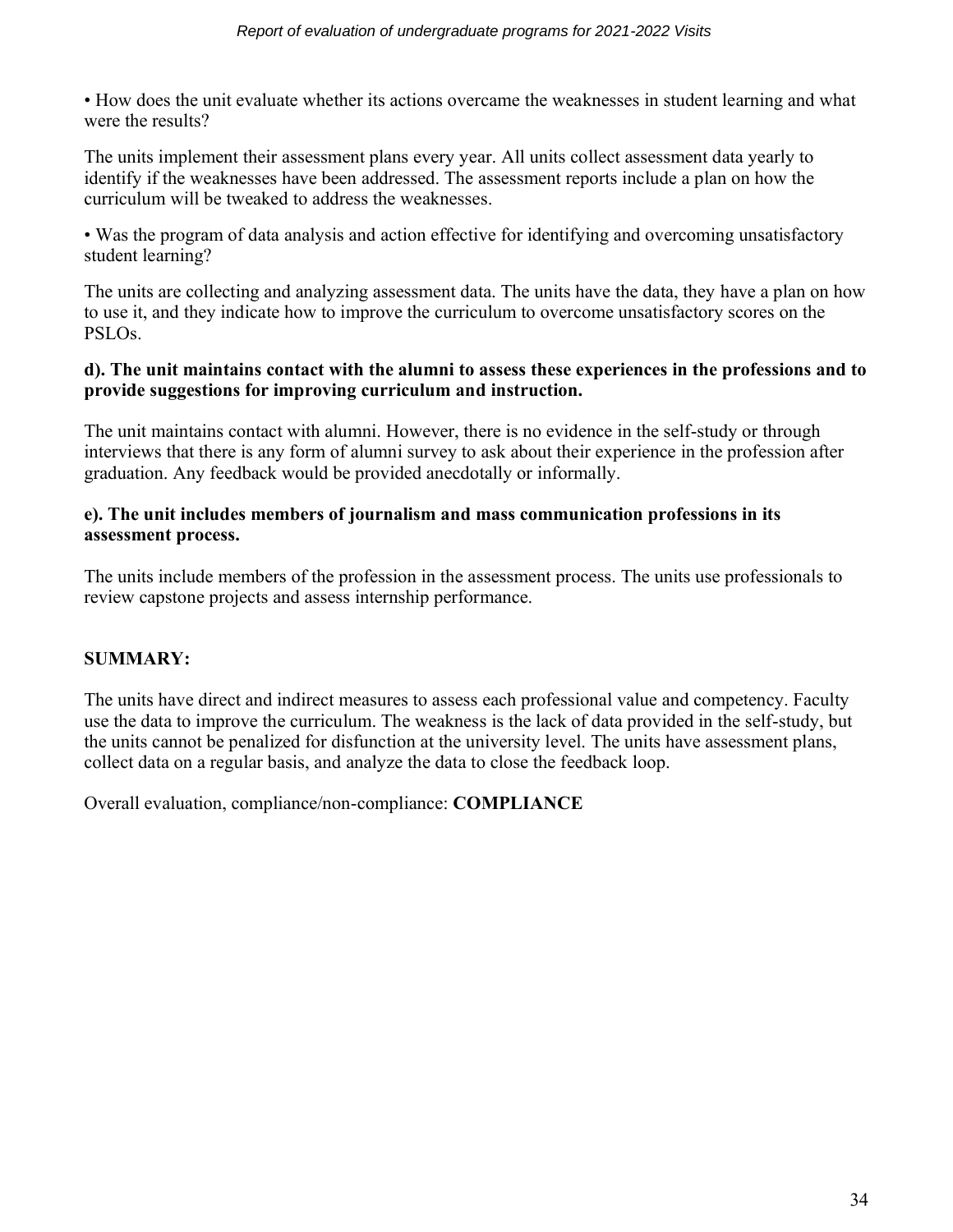# **PART III: Summary by site visit team**

# **1) Summarize the strengths and weaknesses of the unit.**

# **STRENGTHS**

A vibrant leadership team across the college

A comprehensive advising system that meshes both academic and professional counseling

A renewed, expanded effort regarding diversity, equity, inclusion, and justice reflected in the curriculum, in hiring and retention of faculty, in recruitment and retention of students, in support of staff, and in dealing with its external publics

A dedicated faculty actively involved in teaching, advising, scholarship, and creative activity

A talented support staff invested in the success of all of the units in the college

Supportive alumni and industry professionals engaged in the growth of the college

# **WEAKNESSES**

A lack of college identity tied to space (facilities)

Transient nature of the general facilities for both accredited units

Lack of assessment data

Lack of alumni survey to feed into the assessment process

The MAS core curriculum is rooted in its social science/telecommunications past, despite student desire for a production program and some faculty's innovative production courses

# **2) List the standards with which the unit is not in compliance.** N/A

**3) Summarize the problems or deficiencies that should be addressed before the next evaluation (i.e., related to non-compliance with standards).** N/A

**4) In the case of a recommendation for provisional accreditation, list the deficiencies that should be addressed before the provisional status can be removed.**

**5) In the case of a recommendation for denial of accreditation, clearly and fully explain the reasons that led to the recommendation.**

**6) If the unit was previously accredited, summarize the significant deficiencies noted in the previous report and the actions taken to correct them. If the unit was in noncompliance in the same standard (s) on the previous two visits, identify the standard(s) and the problems noted. Explain actions taken to correct the problems.** 

In 2015, the School of Journalism was in noncompliance on Standard 7: Resources, Facilities and Equipment based on space, computer labs, equipment, and budget (see below in italics, followed by to date (2022) changes).

*Space: The current space for the school is inadequate for its needs. Grehan Hall lacks sufficient lab and classroom space for the program, and the existing space needs upgrading.*

The college no longer uses Grehan. The bulk of the college's operation are in three buildings: Blazer Dining, Little, and McVey (with studio space in Taylor Education Building). The School of Journalism and Media is in Blazer Dining (a building used to house programs waiting new or renovated space); ISC is in McVey; and the dean's office is in Little Library (near McVey-where most ISC faculty offices are